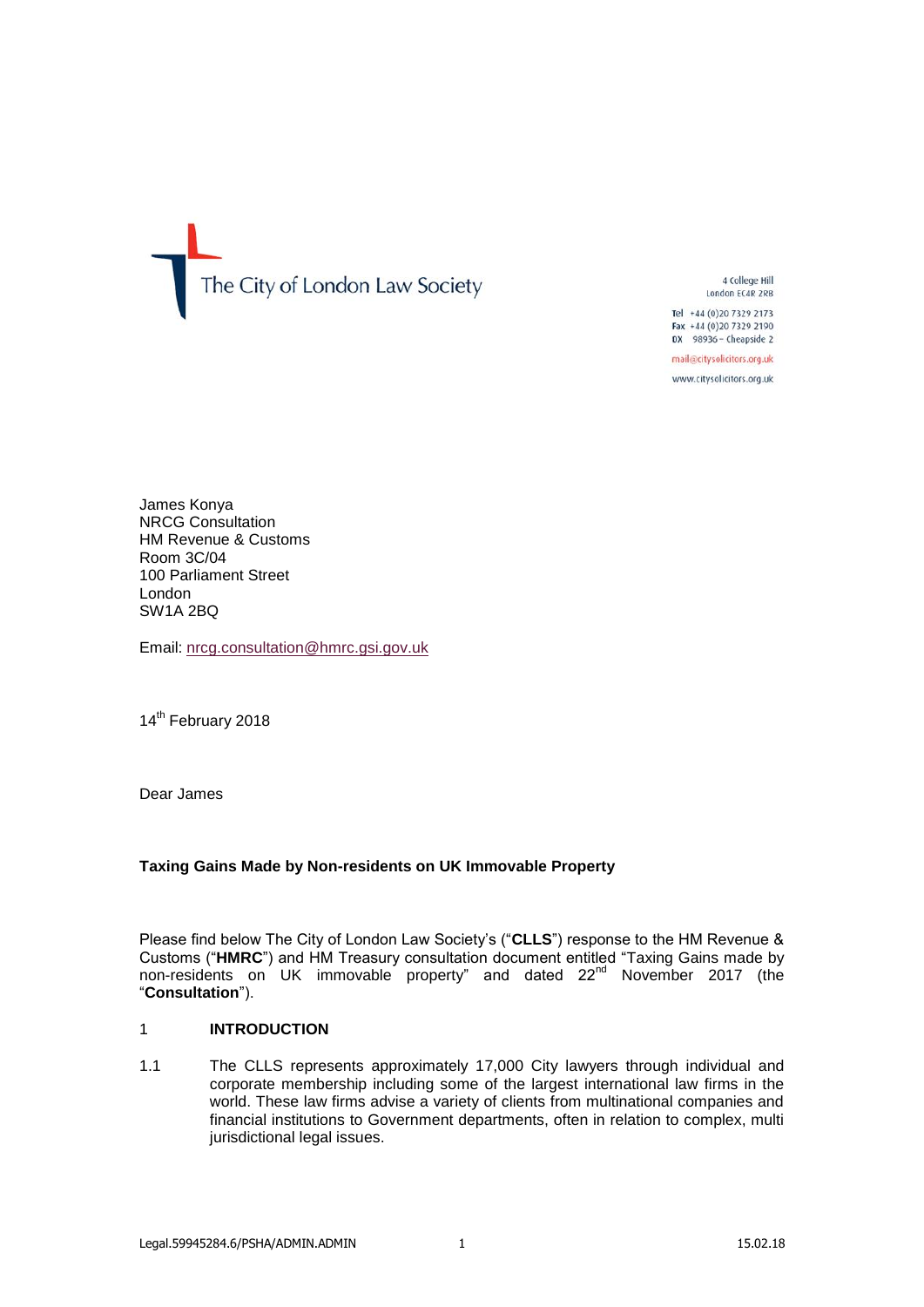- 1.2 The CLLS responds to a variety of consultations on issues of importance to its members through its 17 specialist committees. This response to the Consultation has been prepared by the CLLS Revenue Law Committee.
- 1.3 The Consultation proposes that from April 2019 UK tax will be charged on gains made by non-residents on disposals of all types of UK immovable property. The Consultation proposes that both "direct" and "indirect" disposals of UK immovable property will be brought within the charge to UK tax.
- 1.4 Unless otherwise indicated, any reference in this letter to:
	- (a) a disposal by an entity, are to a disposal made by an entity that is not resident in the UK for UK tax purposes;
	- (b) a "direct" disposal, are to the disposal of an interest in UK immovable property held by the entity itself immediately before the disposal; and
	- (c) an "indirect" disposal, are to the disposal of an interest in an entity (e.g. shares in a company or units in a unit trust) that owns UK immovable property immediately before the disposal and continues to hold that property interest immediately after the disposal.

# 2 **EXECUTIVE SUMMARY**

- 2.1 The CLLS understands the UK Government's desire to level the playing field in terms of the taxation of disposals of UK immovable property in order that both UK and non-UK investors are taxed on a similar basis. The CLLS is also conscious that a number of other jurisdictions also seek to tax disposals of immovable property located in that jurisdiction by entities that are resident for tax purposes in other jurisdictions.
- 2.2 We are conscious that one of HM Treasury's priorities is "creating a simpler, fairer tax system" and would urge that to be taken into account in the drafting of any implementing legislation. This is particularly relevant in respect of:
	- (a) indirect disposals, which under the current proposals create a number of significant obstacles to establishing a regime that is comprehensible, operationally efficient and fair. We highlight in this letter certain of the difficulties that we believe will need to be overcome (e.g. in respect of the 25% ownership test and the property-rich entity test); and
	- (b) residential property, the current proposal being to effectively retain three regimes; ATED-related gains, NRCGT and the new regime.
- 2.3 The Consultation proposals will be of specific concern to investors that are exempt from UK tax on chargeable gains (e.g. registered pension funds, overseas pension funds, charities and sovereign wealth funds). It has been common for such entities to invest in UK property via non-UK entities, on the basis that the effective tax rate would remain the same as a result of the fact that the relevant entity was exempt by reason of residence. Exempt investors will be materially disadvantaged by the proposals unless appropriate reliefs and the opportunity to tax efficiently restructure existing non-UK entities that own UK property are provided should the proposals be enacted.
- 2.4 Whilst we understand the desire of HM Treasury and HMRC to act quickly in implementing the proposals, given the fundamental nature of the proposed changes and the inevitable complexity of any legislation, we would strongly urge that sufficient time is given to ensure that the changes are adopted in a form that enables taxpayers to clearly understand and comply with their obligations.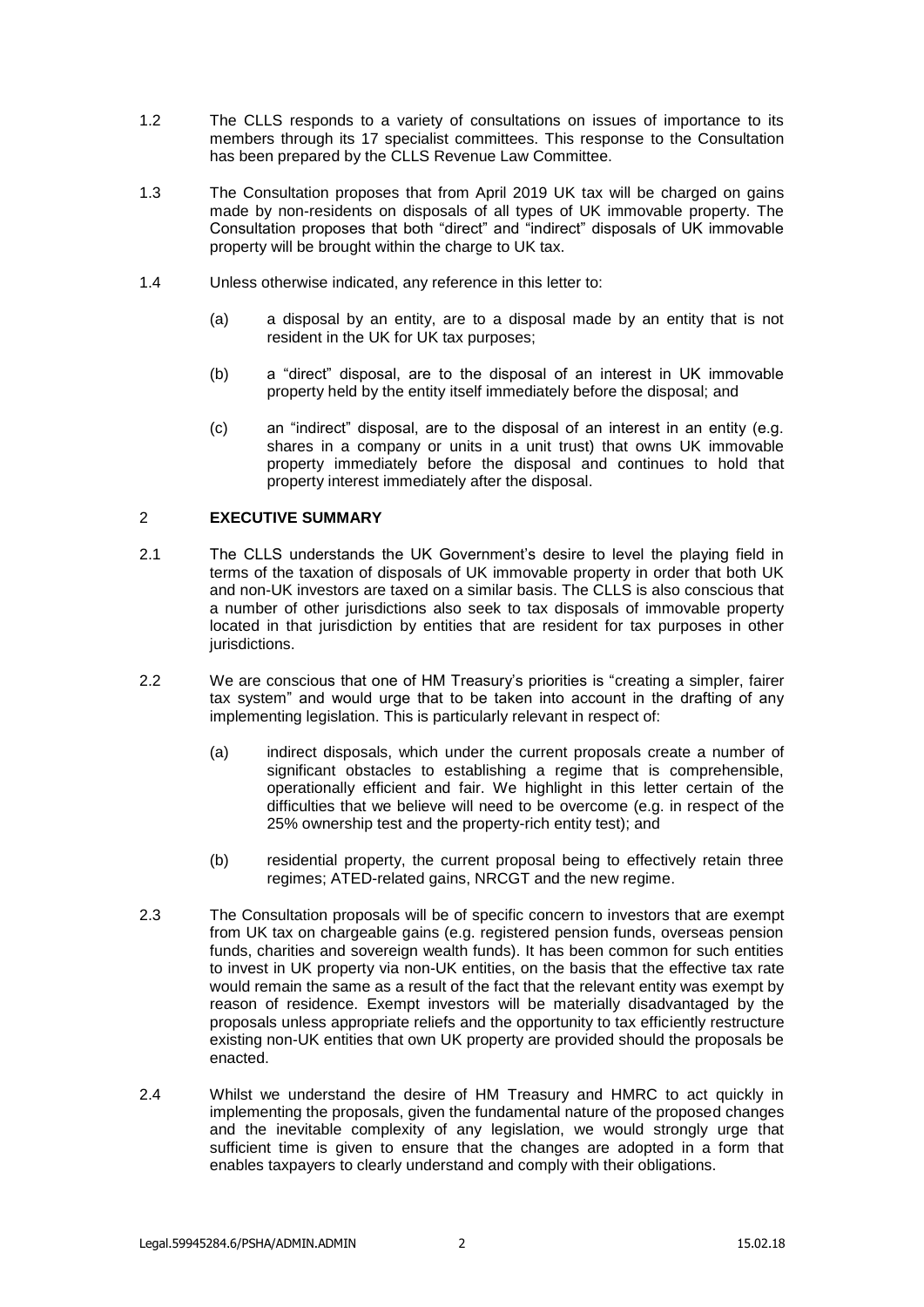# 3 **COMMENTS ON THE PROPOSALS**

# 3.1 **Effective date of the proposals**

- 3.1.1 The Consultation is drafted on the basis that draft clauses in respect of the proposals will be published in late summer 2018 and that the resulting legislation will be effective from April 2019.
- 3.1.2 The Government also intends to publish legislation in summer 2018 under which non-UK resident companies that carry on a UK property business or have other UK property income will be charged to corporation tax, rather than being charged to income tax but with effect from April 2020<sup>1</sup> (the "**CT Proposals**").
- 3.1.3 The proposals set out in the Consultation represent a significant change to the UK's tax system and are likely, particularly in respect of indirect disposals, to require extremely complex and potentially wide reaching new legislative provisions. The current timeline will provide little more than six months for the draft legislation to be considered and debated before implementation. We would strongly advise that, in respect of such a fundamental change to the tax system that will affect entities throughout the world, HM Treasury and HMRC should consider delaying the effective date of the proposals beyond April 2019.
- 3.1.4 In fact, given that a second fundamental change to the UK tax system affecting non-UK entities is already on the horizon (i.e. the CT Proposals), we consider that it would be preferable for the Consultation proposals and the CT Proposals to be adopted with effect from the same date (e.g. April 2020 or later if deemed appropriate). We consider that this would give HM Treasury and HMRC the best opportunity to present a single, coherent and robust UK tax system to non-UK investors, as opposed to adopting legislation on a piecemeal basis. We consider that this should also reduce the burden on HMRC in putting systems in place to deal with multiple changes to the regime which could lead to unintended legislative consequences and will inevitably lead to a great number of queries from taxpayers seeking to get to grips with two major legislative changes.
- 3.1.5 We assume that HMRC will also release guidance to provide additional clarification in respect of its understanding and interpretation of the new legislative provisions. Once again, in order to ensure that the transition to the new system is as seamless as possible, we would hope that the draft guidance can be released at the same time as, or as soon as possible after, any draft legislation is made available.

# 3.2 **Direct disposals**

### *Potential for double taxation*

- 3.2.1 The new rules should provide a means to ensure that any gains made in respect of a direct disposal of UK immovable property are not taxed twice, once as a direct disposal by the entity and again as an indirect disposal on receipt of the profits from the entity that made the sale (e.g. as a deemed disposal of an interest in the entity, which still owns UK property).
- 3.2.2 HMRC should consider incorporating specific legislative provisions intended to prevent a double charge which could, for example, be drafted along the lines of sections 13 or 179ZA TCGA which are intended to have a similar effect.

-

As set out in the HM Treasury and HMRC document published in December 2017 and entitled "Non-resident companies chargeable to income tax and non-resident CGT: summary of responses".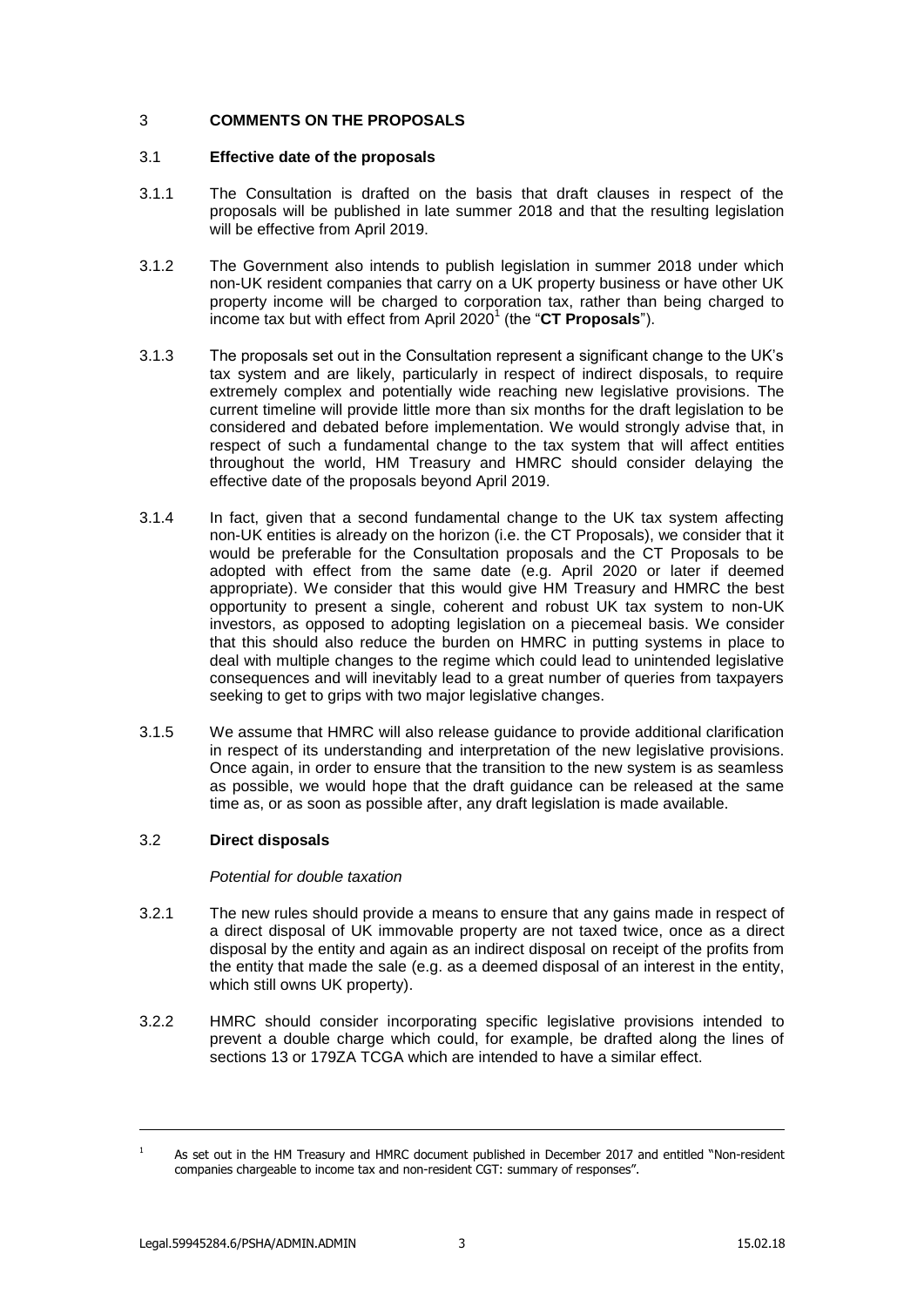<span id="page-3-0"></span>3.2.3 Dividends out of profits of a property-rich entity before any disposal of that entity (including profits realised or increases in value arising before the rebasing date) should not be treated as value shifting and added back in any CGT computation of the gain on disposal (see section 31 TCGA). For example, the provisions do not apply where the relevant arrangements consist of making an "exempt distribution" (see at section 31(7) TCGA) but, given that that term is defined by reference to section 931D CTA 2009, it is unlikely that the exclusion would apply to a non-UK shareholder even after April 2020.

### *Investors that are exempt from UK CGT*

- 3.2.4 Many UK exempt investors have invested in UK property through non-UK entities, whether by means of an investment in a widely held non-UK investment fund or in a wholly owned non-UK entity. Under the current proposals, any gain on a direct disposal of property by that entity would be subject to UK tax, despite the fact that the ultimate investor would be exempt from CGT if it held the property directly.
- 3.2.5 We understand that it is not necessarily the Government's intention for investors that are exempt from UK tax on chargeable gains to be worse off as a result of these measures. In order to ensure that exempt investors are not worse off, the new rules should include one or more reliefs such that exempt investors are not materially disadvantaged. Please see further paragraph [4.3](#page-13-0) below.

### *Rebasing*

- <span id="page-3-1"></span>3.2.6 The proposed rebasing as at April 2019 for non-UK entities that own UK property is welcome. However, we understand that the rules are in part intended to encourage investors to come onshore and, therefore, any non-UK entity that becomes resident in the UK for tax purposes should be able to elect to retain the April 2019 rebased value on a subsequent direct disposal, rather than falling back to its historic base cost.
- <span id="page-3-2"></span>3.2.7 In the absence of a specific provision providing for the benefit of rebasing to be retained, it would potentially be possible to undertake a transaction to effectively engineer a "rebasing" of the property (e.g. by transferring intra-group from one subsidiary to another). However, that would typically require the use of group exemptions (e.g. SDLT group relief) and would create a risk of crystallising tax in the event that the acquiring entity were subsequently sold out of the group (e.g. a clawback of SDLT group relief). It would also be necessary to consider the interaction of such transactions with any anti-avoidance provisions included in the legislation when adopted. The inclusion of an express legislative provision enabling the rebased cost to be retained would obviously provide taxpayers with greater clarity.

### *Roll-over relief*

3.2.8 The confirmation that roll-over relief will apply to non-UK investors under the new proposals is welcome (see paragraph 3.13 of the Consultation). In order to ensure that all taxpayers are treated equally regardless of the jurisdiction in which they are established, we assume that this confirmation will be applied to other existing CGT reliefs. For example, the Consultation suggests that the substantial shareholding exemption in respect of an indirect disposal of shares would be potentially available (see paragraphs 4.24, 4.25 and 4.33) but it would be helpful to have express clarification on this point and on the availability of existing CGT reliefs more generally.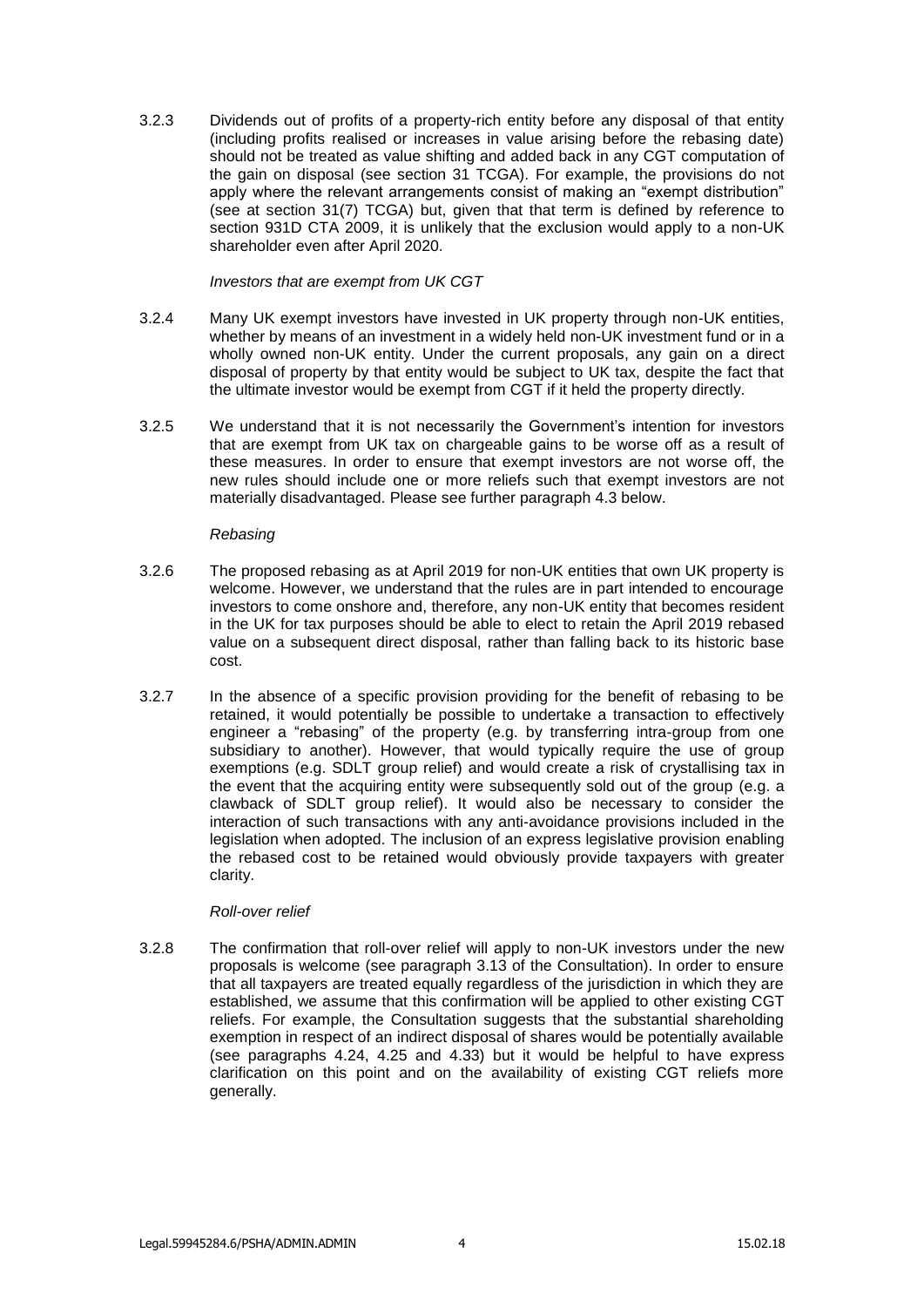## 3.3 **Indirect disposals**

### *Access to and reliance on information*

- 3.3.1 It will be investors in property-rich entities that will be required to assess whether they are potentially within the scope of CGT in respect of any indirect disposal. Investors will need access to detailed and accurate information from the entity in which they are investing (i.e. their percentage shareholding over time and the value of the entity's assets as at a specific date) in order to be able to assess whether they will be within the scope of the new rules.
- 3.3.2 HMRC will need to consider the extent to which investors will have the ability to acquire the relevant information from the entity, what information investors can oblige an entity to provide them with and the extent to which investors can rely on the information received. In the event that an investor is not satisfied with the information received from an entity, would the investor be able to question that information and require that the entity justify the conclusions it has made (e.g. as to the value of its assets)?
- 3.3.3 If an investor relies on the information received from the entity in concluding that it should not be within the scope of tax in respect of a disposal (e.g. the property-rich test is not met or its shareholding has not exceeded 25%), will it have any recourse to the entity in the event that the information relied upon proves to be incorrect? In respect of larger entities, the entity may engage a professional services firm to provide the relevant information to investors and potentially seek to require that that firm provide reliance on their advice to investors. However, if the entity were required to provide this information to each investor on request, the cost of that advice would prove to be prohibitive. Would HMRC consider a system under which an entity is required to produce the relevant information annually and investors rely on that information in respect of any disposal during the relevant period?
- 3.3.4 In the majority of cases, it would be prohibitively expensive for an investor to be required to independently establish the extent of its own shareholding in an entity and the relevant value of the assets of an entity in which it owns shares. Is HMRC intending to include an obligation on entities that own UK real property to make available to investors the information required to assess the potential applicability of the rules? If yes, to what extent would an entity be able to restrict the information that it is required to provide, so as to protect commercially sensitive or confidential information?
- 3.3.5 Assuming that investors have a means to require an entity to provide them with the information required to be able to assess whether they are potentially within the charge to tax in respect of an indirect disposal, there are still a number of questions to be considered as to the information that an entity will be able to produce.

### *Property-rich test (valuation requirements)*

- 3.3.6 In order to apply the property-rich test, an entity will be required to periodically value all of its assets, whether tangible, intangible or otherwise. It would be helpful if HMRC could set out the criteria that it will take into account when considering such valuations and provide a means for taxpayers to get a degree of certainty on valuation issues (e.g. a pre-transaction ruling process).
- 3.3.7 The Consultation refers to the rules in section 356OM of the Corporation Tax Act 2010 in respect of the tracing of value through a structure. Neither that section, nor the associated guidance, provides real clarity as to how value will in fact be traced, referring to the attribution of value "*in whatever way is appropriate in the*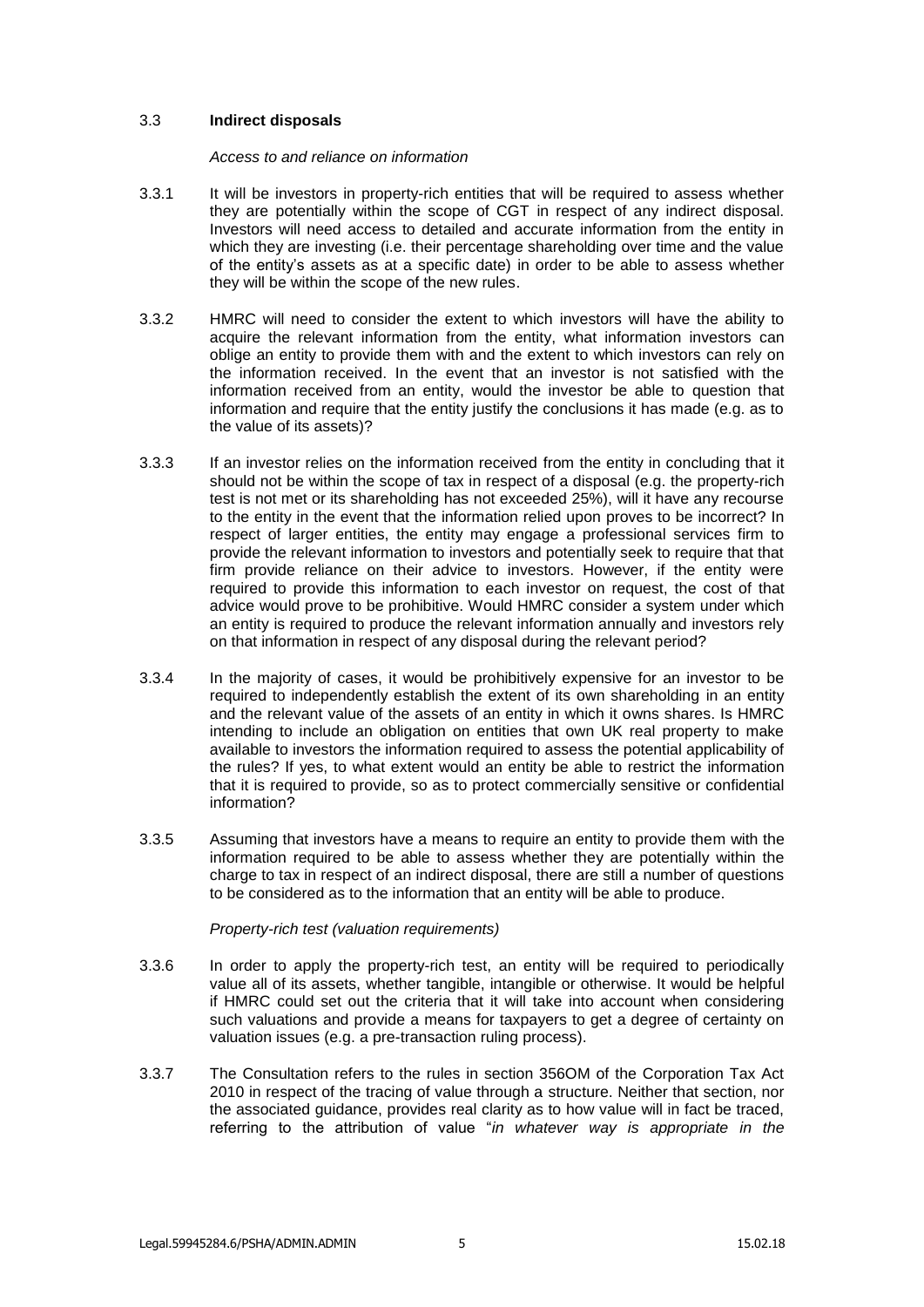circumstances<sup>"2</sup>. This flexibility is potentially understandable in the context of an anti-avoidance provision but we do not consider it to be appropriate in respect of a key aspect of the charging provisions under the new proposals. The way in which value is traced through a structure is key to establishing whether a transaction is chargeable and the relevant provisions should be clear and easily applicable in practice.

# *Property-rich test (trading entities)*

3.3.8 It is assumed that the proposals are principally aimed at property investors that hold property in the long term for rental income. However, as drafted, the proposals would also apply to trading businesses that own property for the purposes of their trade (e.g. supermarket companies and utility companies). There is a definite risk that investors in these types of entities could unwittingly be caught by these rules in respect of indirect disposals. HMRC should consider excluding trading entities from the scope of indirect disposals.

## *Property-rich test (liabilities taken out of account)*

- 3.3.9 We understand why it is proposed that loan liabilities should be ignored in applying the 75% test but consider that could also cause anomalous results. As demonstrated by the example in paragraph [3.3.16](#page-6-0) below, it is possible for a UK property to represent a minority of the true "value" of an entity (i.e. because of associated debt) but the entity still be considered property-rich solely because the relevant debt is not taken into account.
- 3.3.10 Does HMRC intend that all other liabilities should be ignored? It would seem logical that certain liabilities should be taken into account when assessing the property-rich test. For example, we do not see a logical reason why a provision in a company's accounts in relation to dilapidations under a lease or some forms of property derivative (e.g. a put option held by a third party exercisable at a strike price which exceeds prevailing market value of the subject matter of the option or an interest rate swap) should not be taken into account.

### *Short term fluctuations in value*

- 3.3.11 Given that the property-rich test is applied to the gross asset value of all of the assets held (directly or indirectly) by an entity, there will be many situations in which the value of the assets may fluctuate by large amounts in a relatively short space of time (e.g. financial or other traded assets).
- 3.3.12 The snapshot nature of the property-rich test would leave entities vulnerable to a short term fluctuation that is entirely outside of the parties' control but could cause a transaction to become taxable that would previously not have been. This would be a particular issue if it were to occur between exchange and completion, with potentially significant implications for investors. This would create a material additional risk in respect of commercial transactions that could prevent certain transactions from going ahead.
- 3.3.13 Additionally, assuming that any new rules would contain a TAAR that would apply to the property-rich test, it would likely be very difficult for parties to restructure transactions so as to mitigate this risk (e.g. by acquiring a portfolio of shares in order to introduce a buffer to avoid triggering the property-rich test) without falling foul of the TAAR.

-

<sup>2</sup> Section 356OM(3) CTA 2010.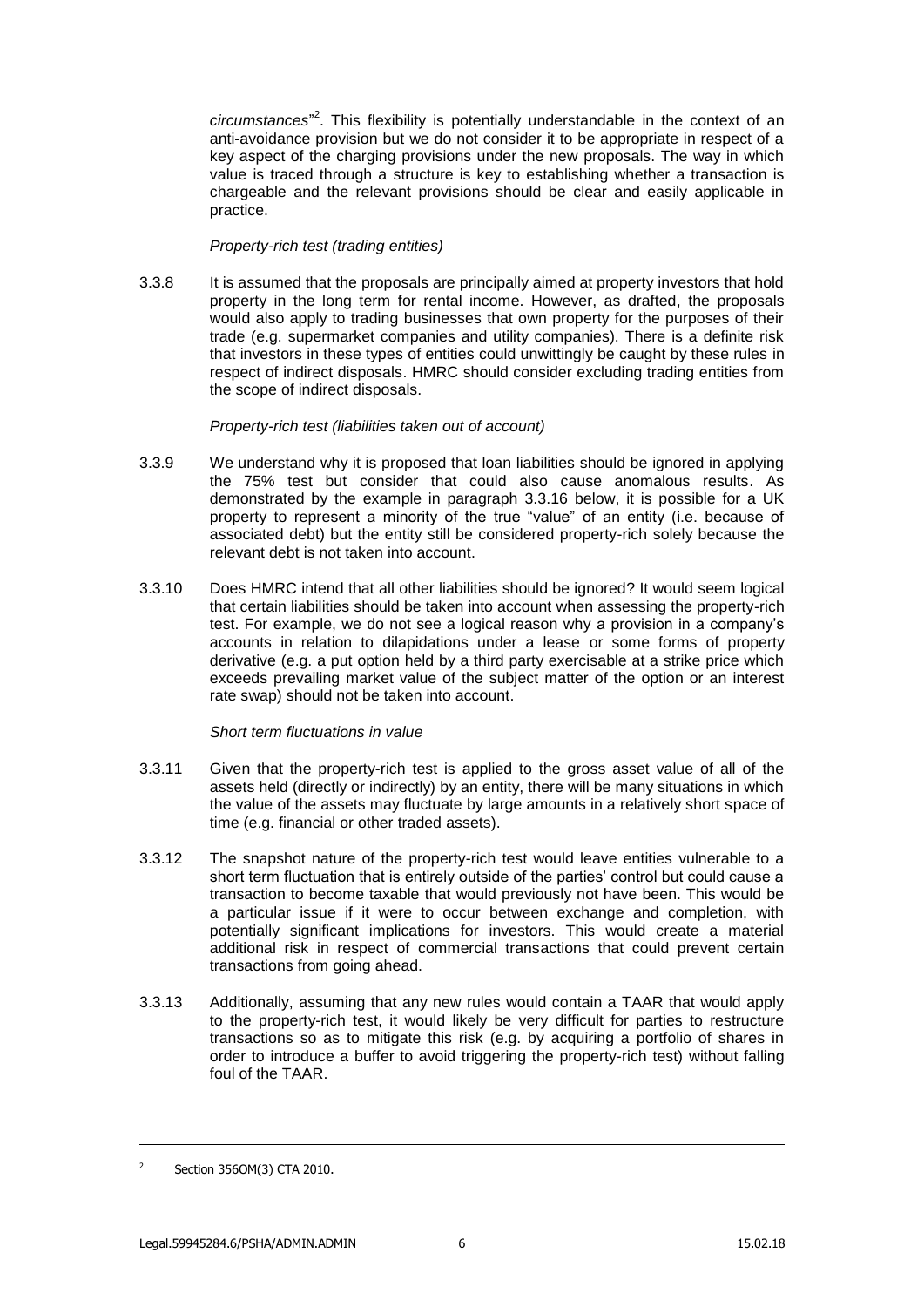3.3.14 For these reasons, HMRC should consider ways to mitigate the risks of the 75% cliff edge incorporated in the property-rich test. This could be done by applying the test over a period of time (e.g. the average value over the last year) or providing a certain number of "safe harbours" (e.g. in the event that the property-rich test is met because of a change in value outside of the control of the parties).

# *Changes in value of assets other than UK property*

- 3.3.15 Whilst it is only the gain on the disposal of the property-rich entity that is subject to the new charge to tax, there will be many situations in which that gain bears no meaningful economic or rational relationship with the underlying unrealised gain (if any) on the UK property owned by the entity. The same point applies where there is a loss on the disposal of the property-rich entity or an unrealised loss on the underlying UK property. It seems perverse that an entity with assets including UK property and other assets could become property-rich solely as a result of the other assets declining in value (causing the 75% test to be passed) due to, for example, currency fluctuations. The accounts of the entity may or may not have sterling as a functional currency.
- <span id="page-6-0"></span>3.3.16 Certain of the implications referred to above are more easily explained by means of an example (please see also the diagrams at Appendix 1 (Example 1 - Propertyrich Test) to this letter):
	- (a) A Hong Kong investor sets up three Jersey companies: Company A, which has two subsidiaries Company B (which it funds with £2m equity) and Company C (which it funds with £1m equity). Therefore, Hong Kong investor's total initial investment is £3m.
	- (b) Company B takes out an £8m loan to acquire a UK property, which it buys for £10m in May 2019 funded out of a combination of equity (£2m) and the proceeds of the loan (£8m).
	- (c) Company C buys a French property in May 2019 for £1m funded entirely out of equity.
	- (d) Over the next 4 years, the value of the UK property remains static but the French property increases in value by 200% to £3m, at which point the Hong Kong investor decides to sell Company A for £5m, being an amount equal to its net asset value (i.e.  $£5m = £2m$  (£10m value of the UK property - £8m debt) + £3m value of the French property).
	- (e) Hong Kong investor has made a £2m gain, which is all attributable to the increase in value of the French property. However, the gross asset value of Company A is attributable to the £10m value of the UK property (debt being ignored) and the £3m value of the French property, such that the value attributable to UK property is 77% and Company A is a property-rich entity. Therefore, the Hong Kong investor would be required to pay UK tax of £340k on its £2m gain (i.e. £2m at 17%), despite the fact that none of that gain is attributable to the UK property.
- 3.3.17 HMRC should consider ways to prevent such anomalous results from occurring, for example by limiting the scope of the rules to gains in respect of UK property as opposed to other assets (e.g. non-UK property or other assets).

### *25% ownership test (application to complex capital structures)*

3.3.18 At first blush, it would appear that the 25% ownership test should be easy to apply. That should be the case in respect of entities that have a very simple capital structure (e.g. one class of shares and no other equity-like interests). However, a significant number of entities will have complex capital structures with multiple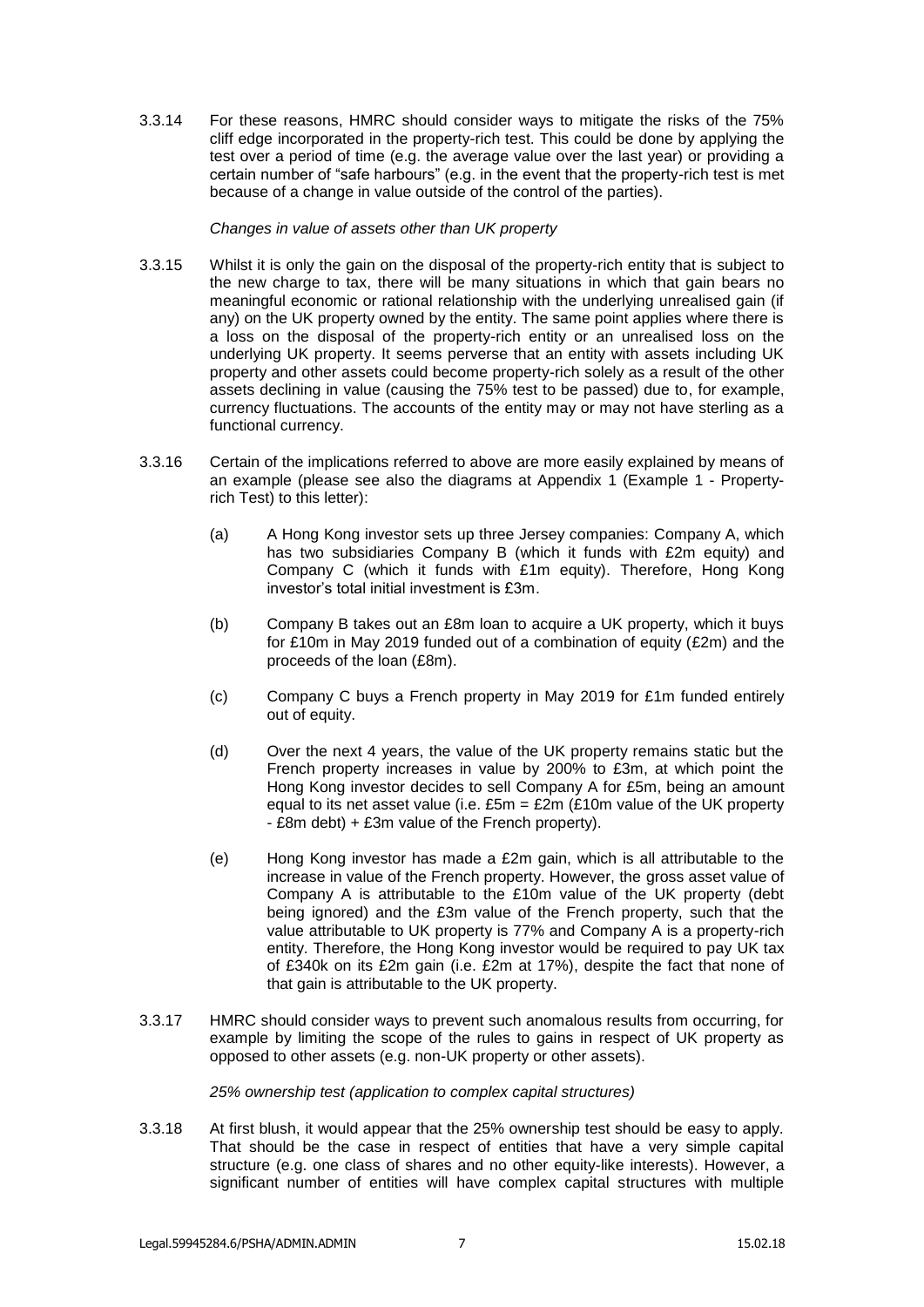classes of shares (e.g. with different rights), debt on a variety of terms and potentially other complicating factors (e.g. options over shares). We assume that HMRC would seek to apply tests similar to those in Part 5 (Group Relief) of the Corporation Tax Act 2010 in applying the 25% ownership test. Given that the proposals are intended to apply to ownership via all types of entity (i.e. not just companies) in all jurisdictions, the relevant provisions would presumably require significant additional drafting.

- 3.3.19 However, the 25% ownership test will not necessarily be applied by the company itself but will instead have to be applied by the investors in that company and to every entity that is directly or indirectly owned by that company. In very simple scenarios where a group is ultimately owned by a very small number of investors, each of which has invested pari passu (e.g. each has the same proportion of each class of shares, any shareholder debt and the same rights on a winding up), the 25% ownership test should be reasonably easy to apply. However, that is only likely to be the case in respect of a small number of investments and it will be necessary for investors to be able to gain access to the relevant information to apply the 25% ownership test.
- 3.3.20 Smaller investors in large quoted entities should be able to take some comfort from the 25% threshold but it would be difficult for even small investors to be able to prove definitively that they are under the 25% threshold. HMRC should consider incorporating a gateway test or other mechanism, such that smaller investors are not required to consider the 25% ownership test.
- 3.3.21 There is a tension between an investor's desire to receive information in order to be able to apply the 25% ownership test and the desire of the company in which it invests (and its subsidiary entities) to retain confidential information (e.g. in respect of the capital structure and financing of its group). A potential solution would be for the company to provide the investor with the information that it needs (i.e. its ownership percentage) but that would also present a number of difficulties:
	- (a) It is unlikely that UK legislation would be able to require non-UK entities to provide the relevant information to investors.
	- (b) If an obligation were placed on the non-UK entity, would it be required to provide information to each investor on request without limit (the associated compliance cost could become prohibitive)?
	- (c) Would the investor be able to challenge the information provided and put the company to proof (potential issue in respect of confidential information)?
	- (d) Would the investor have any recourse in the event that the information provided is incorrect?
	- (e) Who would be required to pay for the information to be collated and verified?
- 3.3.22 When taking into account the fact that the ownership test is applied over a rolling 5 year period, the complexity of applying that test increases significantly. This aspect of the 25% ownership test proposal would seem to create a significant additional burden that will be difficult to satisfy.
- 3.3.23 In developing the 25% ownership test, HMRC must consider the extent to which the investor is itself able to apply the test and ensure that investors are able to access the information required to be able to do so. HMRC should consider ways to make the test more practical, for example, by allowing companies to produce an annual ownership statement for each investor and using that as the basis of the test, rather than requiring up to date information in respect of each disposal. The retention of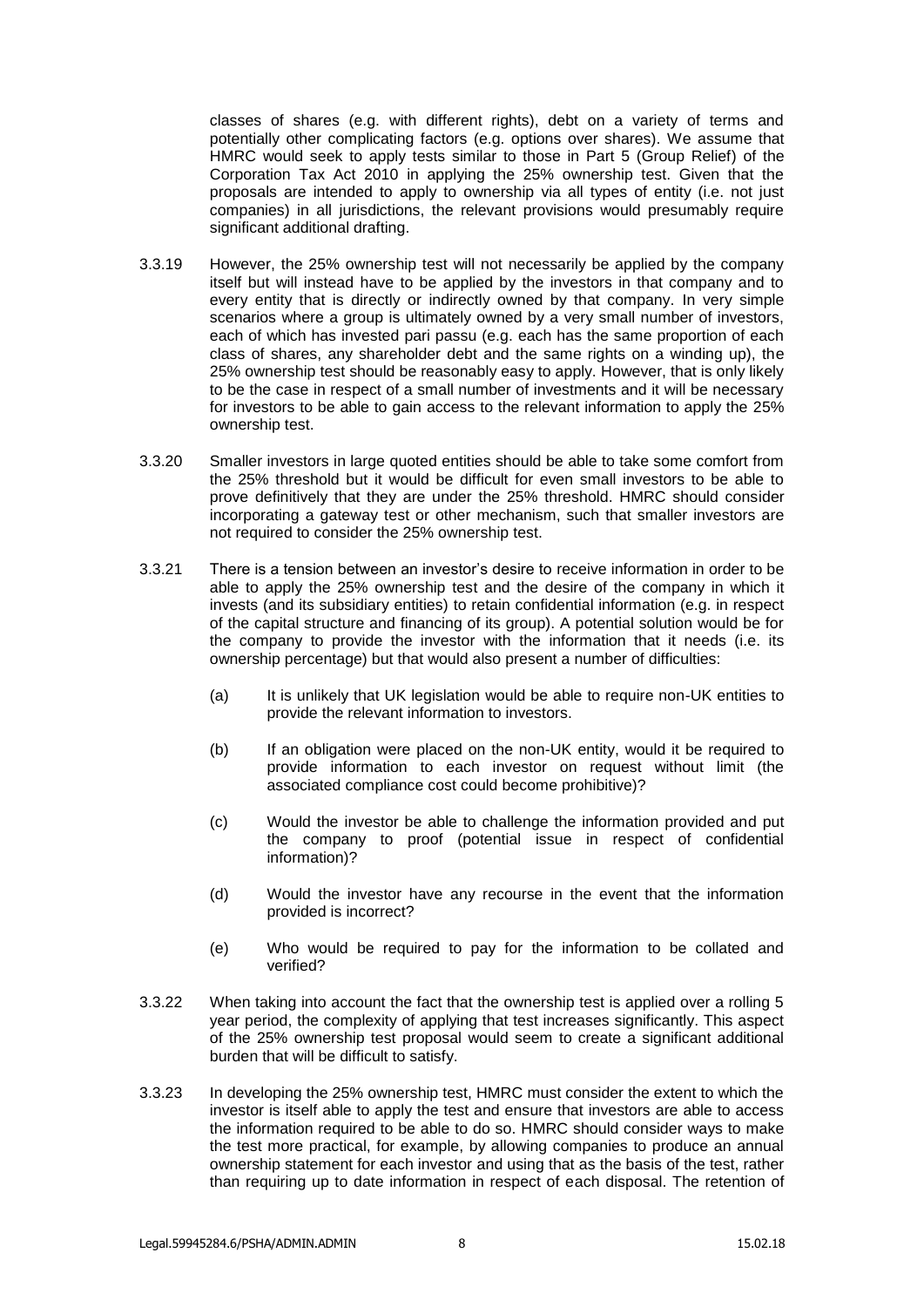annual ownership statements for the past 5 years could potentially provide a means to apply the 5 year look back without undue compliance costs.

*25% ownership test (impact of 5 year look back on funds)*

- 3.3.24 The 25% ownership test will be met in the event that an investor is treated as owning 25% of an entity at any point in a 5 year period. This could adversely affect certain commercial situations, for example:
	- (a) it would discourage real estate fund seed investors because they would in all likelihood breach the 25% test at the outset, such that any subsequent disposal would be within the scope to CGT, even if its interest drops below 25% a very short time later (see example in paragraph [3.3.26](#page-8-0) below); and
	- (b) in the event that a real estate fund is coming to the end of its life, investors may rush to try to sell their interests, so as to avoid breaching the 25% threshold as other investors divest (i.e. to avoid being one of the "last men standing").
- 3.3.25 It is common for a closed ended investment fund to have a series of "closings" in which new investors are admitted. This enables a fund to attract a small number of significant initial investors (often referred to as "cornerstone" investors) at "first close" to enable it to get off the ground and begin investing. Further investors would then be allowed to invest in subsequent "closings" over time.
- <span id="page-8-0"></span>3.3.26 This is best explained by means of an example (please see also the diagrams at Appendix 2 (Example  $2 - 25%$  Ownership Test) to this letter):
	- (a) A new fund structured as a JPUT with a limited life of 7 years is established to allow non-UK entities to collectively invest in UK property. A single cornerstone investor ("**Investor A**") makes a commitment of £100m which is drawn down at first close, such that Investor A is the sole investor owning 100%.
	- (b) Six months later, a second entity ("**Investor B**") agrees to make a commitment of £100m (plus certain fees, known as equalisation payments) at second close. Of this, £50m is drawn down from Investor B and used to repay 50% of Investor A's equity in the fund, such that Investor A and Investor B have each contributed 50% of the capital in the fund. The aim of the equalisation mechanism is to put both investors in the same position economically as they would have been in had they both invested at first close.
	- (c) Six months later, three further investors each agree to make a commitment of £100m (plus equalisation payments) at final close (the "**Final Close Investors**"). Of the aggregate £300m committed by the Final Close Investors, £60m in aggregate is drawn down and used to part repay each of Investor A and Investor B (i.e. £30m each), such that each of the five investors (i.e. Investor A, Investor B and the Final Close Investors) has invested £20m and holds 20% of the interests in the fund.
	- (d) The fund buys £100m of UK property shortly after final close and holds it as an investment. Four years later, the value of the UK property held by the fund has doubled to £200m. A third party agrees to buy all of the interests in the fund for £200m (i.e. each investor receives £40m for its interest in the fund).
	- (e) In this scenario:
		- (i) The property-rich test would be met.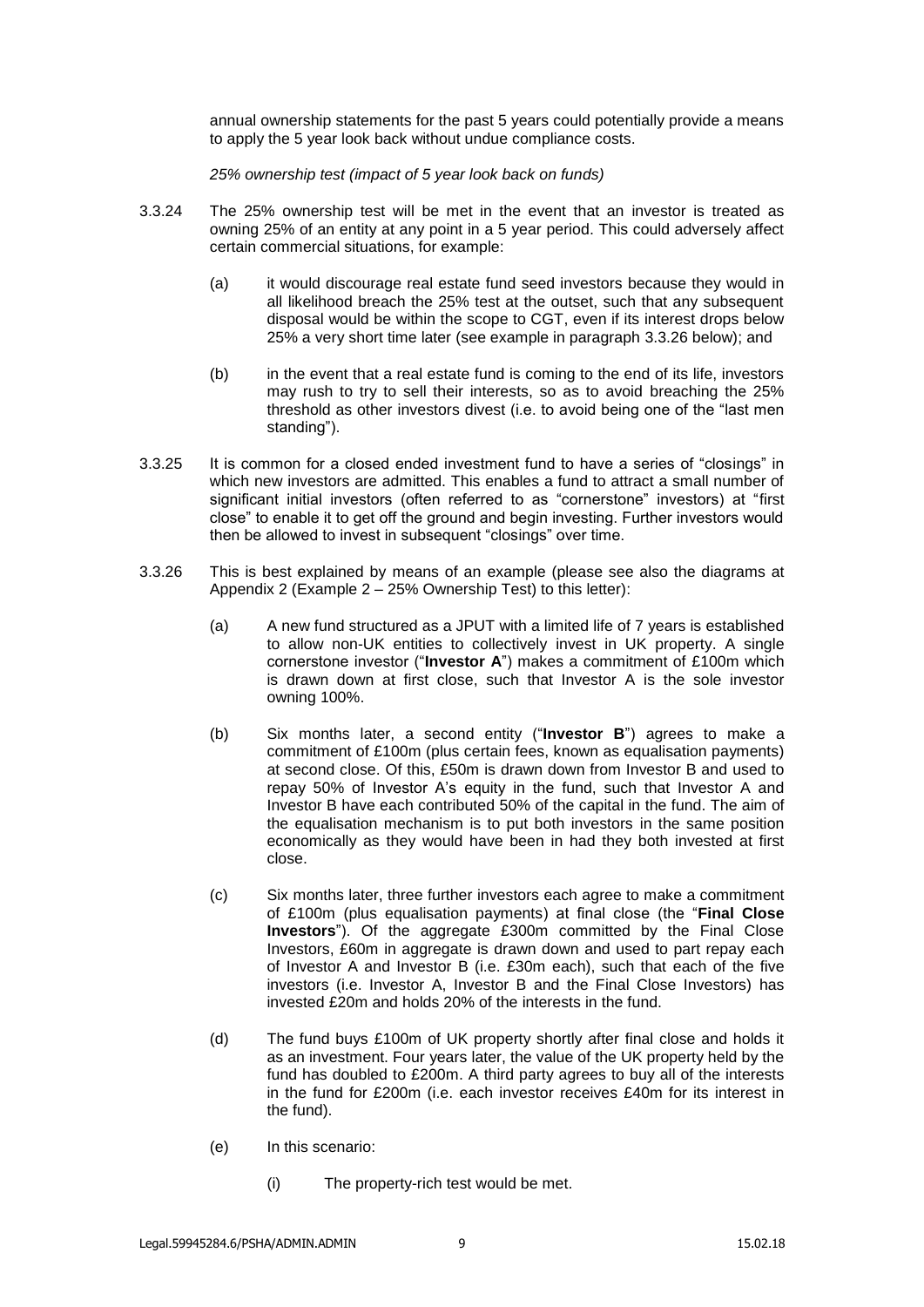- (ii) The 25% ownership test would:
	- (A) be met in respect of the earlier investors (i.e. Investor A and Investor B), each of which held more than a 25% interest in the fund after first and second close; but
	- (B) not be met in respect of the Final Close Investors, each of which only ever held a 20% interest in the fund.
- (iii) The amount of UK tax payable would depend solely on the timing of the investment made:
	- (A) Investor A and Investor B invested early thus facilitating the fund's launch but as a result would each be subject to UK corporation tax at 17% on the entirety of its £20m gain (i.e. approximately £3.4m of UK tax each); and
	- (B) Final Close Investors who only invested a short time later and held the same percentage interest in the fund for the majority of its life, would not be liable to pay any UK tax whatsoever, despite also making a £20m gain.

### *25% ownership test (minimising illogical outcomes)*

- 3.3.27 In order to avoid some of the distortions referred to above, HMRC should consider incorporating a temporal element into the 25% threshold, such that an investor would have to have held at least a 25% interest in the fund for a period of, say, 12 months before it is subject to the indirect disposal rules.
- 3.3.28 It would also seem odd that an investor which breaches the 25% ownership test before an entity becomes property-rich or even acquires any UK property, should nonetheless be caught by the CGT charge by virtue of having held a 25% interest before that time. HMRC should seek to ensure that the test is drafted such that it is only triggered by a 25% ownership at a point in time when the entity is actually property-rich.

#### *25% ownership test (acting together)*

- 3.3.29 The proposed "acting together" test is too broad. The context in which that concept is used in the corporate interest restriction rules is more subtle. Here it would directly affect whether an entity is subject to tax at all. The more common "connection" test seeks to aggregate entities that are, or should be treated as being, under common ownership for tax purposes, which is more appropriate to the question of whether a person should be subject to tax or not (i.e. has the entity effectively shared in the gain).
- 3.3.30 Applying the "acting together" concept would bring economically independent entities within the charge to tax solely because they have sought to cooperate in order to further a business opportunity (e.g. in theory the use of a shareholders' agreement by a company, an advisory committee by a fund or independent investors being advised by the same investment manager could be caught). It is almost inevitable that genuine commercial transactions would be adversely affected or even prevented from happening as a result of applying the "acting together" rule in this context. At best, the "acting together" rule should be clearly stated as applying solely in respect of entities that are acting together with the sole or main purpose of avoiding the application of the 25% ownership test.
- 3.3.31 In addition, the "acting together" test is more open to a subjective interpretation and its interpretation by different entities could lead to unintended results. For example,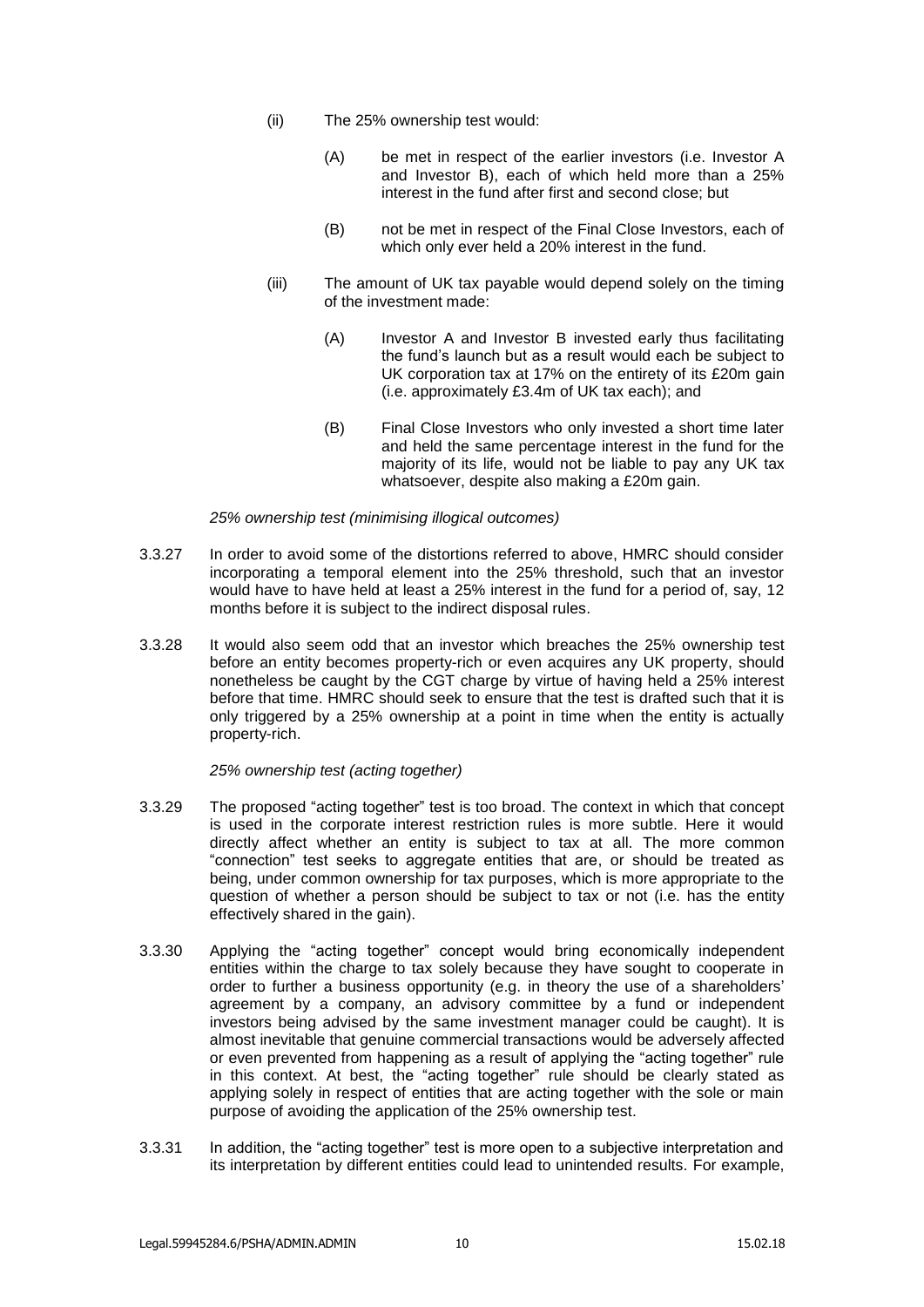two entities that are involved in the same business could interpret and apply the rule differently, with one paying tax and the other not.

### *Partnerships*

- 3.3.32 The reference in paragraph 4.13.2 of the Consultation (referring to the provision in section 356OR CTA 2010) to the disposal of a partnership interest constituting the disposal of an interest deriving its value directly or indirectly from land, suggests that HMRC considers that a disposal of a partnership interest should be treated as an indirect disposal. Where that is the case, the 25% ownership test and the property-rich tests would have to be met in order for the disposal of a partnership interest to be taxable.
- 3.3.33 For the reasons set out below, we consider that this is the better approach and would be grateful if HMRC could confirm that this is indeed the intended treatment:
	- (a) The rights associated with a partner's interest in a partnership are often complex (e.g. income and capital sharing ratios can differ or entitlement to the profits be associated only with specific assets) and it would seem logical that a disposal of an interest in a partnership by a partner should not be equated to a direct disposal of the underlying property itself.
	- (b) If the disposal of an interest in a partnership were treated as a direct disposal of the underlying, neither the property-rich test nor the 25% ownership test would have to be applied in respect of the disposal. Therefore, the disposal by a partner anywhere in the world of any interest in any partnership in any jurisdiction that owns any interest in UK land would potentially be subject to UK CGT. The relevant partner would be required to consider in detail the CGT position of any UK property (regardless of its value), whether the partnership has made a gain in respect of it and, if yes, what that partner's proportionate share of that gain is. This would inevitably create anomalous results and would create a significant compliance burden for both taxpayers and HMRC, but would be unlikely to generate any material tax revenue.
	- (c) We are conscious that the intention of the proposals is that there be equal tax treatment of UK and non-UK entities, and that HMRC considers that a disposal by a UK partner would be broadly treated as a disposal of a proportion of the underlying assets of the partnership. However, in respect of a UK partner making a disposal, the partner would potentially be subject to tax on all of the assets of the partnership and would (very broadly) be able to rely on the accounts of the partnership to establish whether there is a liability. However, in respect of a disposal by a non-UK partner, that partner would be required to isolate the UK property owned by the partnership from all of the other assets and consider its UK CGT liability in respect of that asset alone. It would seem far more proportionate for non-UK partners to be required to undertake that exercise solely in respect of a partnership that is property-rich (i.e. by treating it as an indirect disposal).
- 3.3.34 In terms of how this is achieved, whilst a partnership is often referred to as being "transparent" for tax purposes, there is no legislative provision under which the disposal of a partnership interest is treated as a disposal of the underlying assets (e.g. section 59 TCGA effectively treats a disposal by the partnership as being a disposal by the partners but not vice versa). Nonetheless, the approach endorsed under Statement of Practice D12 indicates that a partner that reduces its share in asset surpluses (e.g. on a disposal of an interest in the partnership) should be treated as disposing of a part of the whole of his share in each of the partnership assets. Accordingly, we think express provision would be needed to ensure opacity for partnerships under the new rules. That provision would also need to deal with the possibility that a partnership moves between opacity and transparency (e.g. on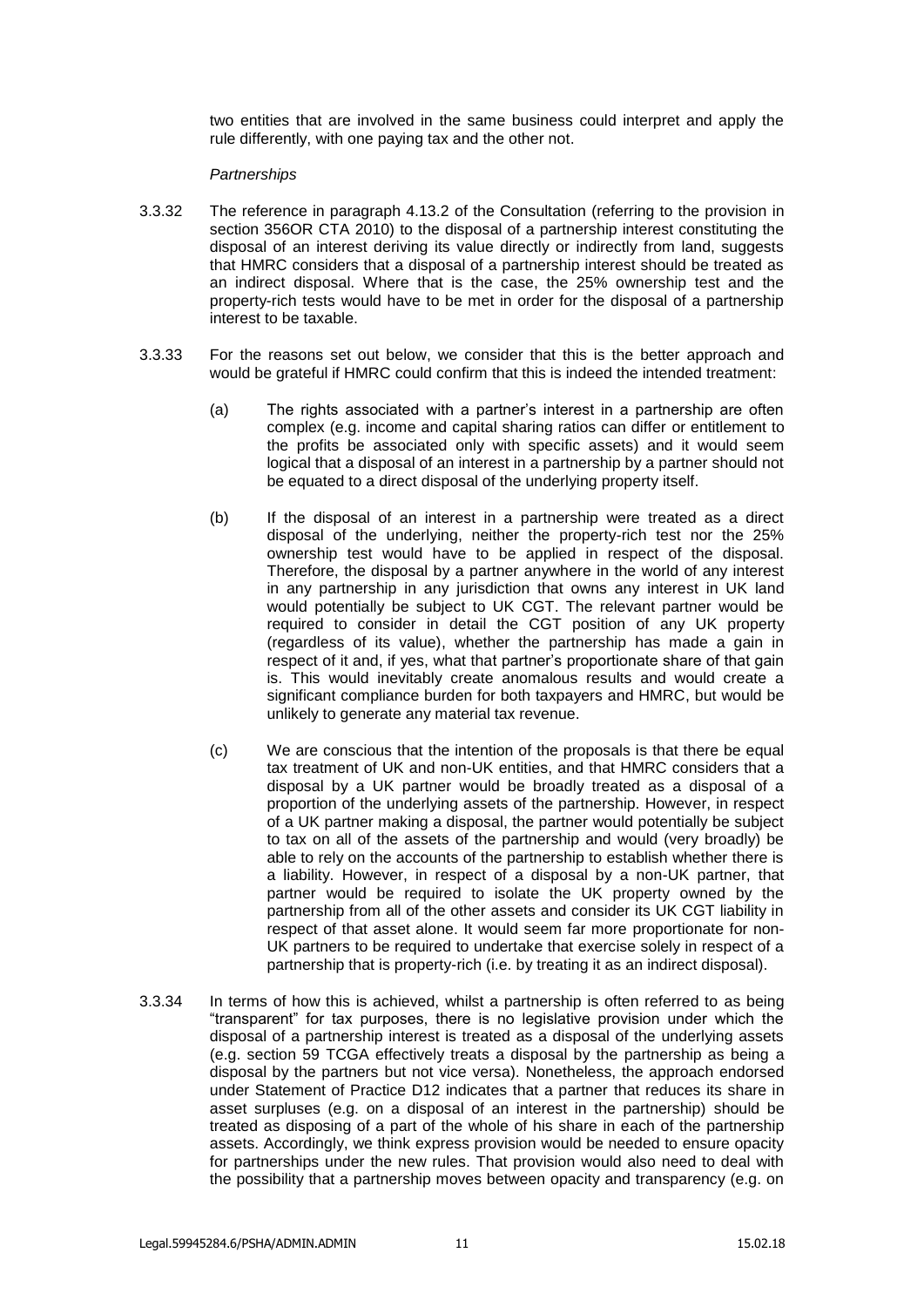a change in residence by the partners) – for example, if a UK resident partner becomes non-UK resident, would that be treated as giving rise to a direct disposal of any UK immoveable property held by the partnership (if so, it would seem to follow that the partner's interest in the partnership (which would subsequently be opaque for tax purposes given that the partner is no longer UK resident) going forward should be rebased for the purpose of the new rules)?

3.3.35 In addition, when considering an indirect disposal of an interest in a partnership (i.e. as opposed to a disposal of assets by the partnership) and the extent to which partners in a partnership are treated as being connected with one another in respect of the indirect disposal, it will be necessary to amend the connection test such that the carve out in section 286(4) TCGA provides that partners are not connected with one another in respect of disposals of partnership interests, as is the case in respect of disposals of partnership assets.

### *Rebasing*

- 3.3.36 The rebasing of an interest in a property-rich entity as at April 2019 should take effect regardless as to whether the conditions for a disposal to be taxable (e.g. the property-rich test and the 25% ownership test) are met as at April 2019. For example, a non-UK investor that owns 20% of the shares in a property-rich company in April 2019 and subsequently acquires an additional 10% of that company's shares, should be able to use the April 2019 base cost in respect of the shares held in April 2019.
- 3.3.37 We are surprised that investors will not be able to elect to use historic base cost in respect of an indirect disposal. It is true to say that calculating the base cost associated, for example, with shares in a company is potentially more complex than for a property but, given that the proposals are drafted on the basis that that will be the position in respect of indirect disposals from April 2019 onwards (i.e. the actual base cost of the shares will be used), it is difficult to see the justification for preventing that treatment in respect of shares acquired before April 2019.
- 3.3.38 The inability to elect to adopt historic base cost in respect of an indirect disposal would disadvantage investors who acquired their interests in those entities during one of the historic peaks in the market. The peaks and troughs in the valuation of UK property provide a definite risk that an investor would suffer tax on an amount greater than the economic profit that it has made (e.g. if it acquired its interest in the company at the peak of the market, values as at April 2019 are depressed and a subsequent recovery means that the interest is sold for more than the original acquisition cost).
- 3.3.39 There is a risk that this would disproportionately affect entities that have pooled their investment with others in order to acquire multiple properties. An entity that owns 100% of a single asset SPV, has greater flexibility to be able to decide how best to get its money back out of the investment. For example, it would have the option to seek to effect either a direct disposal of the property or an indirect disposal of the entity that owns the property. However, in the event that there are a number of investors in an entity and not all of them wish to get their money back, the investor would be required to dispose of its interest in the property owning vehicle (i.e. an indirect disposal) and would be required to use the April 2019 rebased cost, even if that would be disadvantageous. This would potentially prevent the investor from making a tax loss to match its economic loss.
- 3.3.40 We assume that the reference in the Consultation to "rebasing" is to an adjustment to the acquisition cost of the shares and that any other deductible expenditure (e.g. costs and fees of acquisition and/or disposal) will continue to be deductible in the usual way.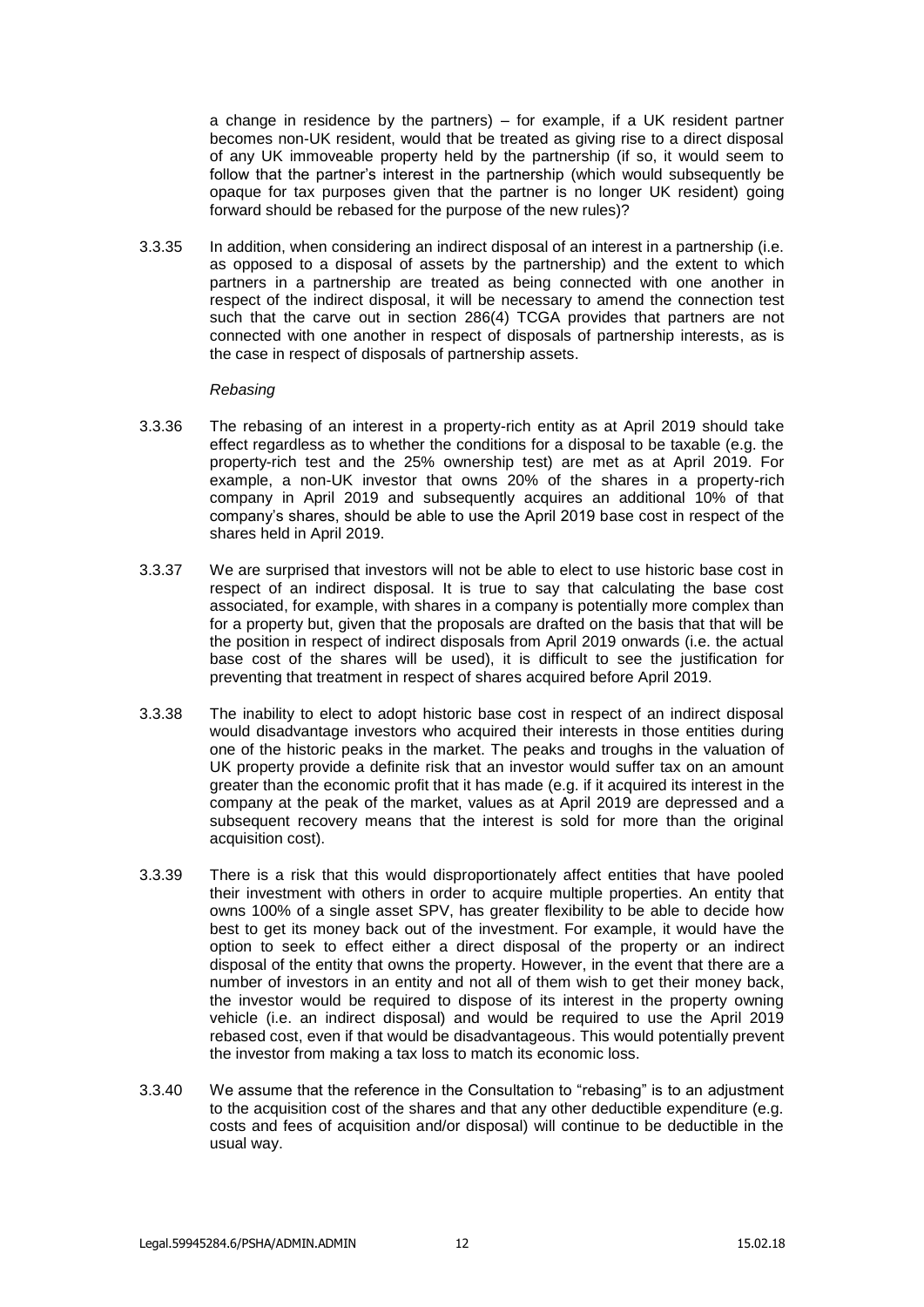# 3.4 **Advisers' role in reporting transactions**

- 3.4.1 Placing an obligation on advisers to inform HMRC of transactions undertaken by their clients would present a number of professional (e.g. confidentiality) and practical (e.g. ability to verify information provided by clients) issues for advisers.
- 3.4.2 We consider that the current SDLT rules provide a helpful comparison in respect of reporting for direct disposals. The majority of purchasers request that their UK advisers assist them with satisfying their SDLT reporting requirements but the obligation itself remains the sole responsibility of the client.
- 3.4.3 We consider that this is a logical position because an adviser is by its very nature not able to compel its client to act in a particular manner (e.g. to dictate the basis on which its client wishes to undertake its compliance obligations). In respect of direct taxes (as compared to SDLT), this is still more relevant because an adviser is unlikely to be in possession of all of the information necessary to be able to accurately calculate whether tax is due (e.g. detailed information as to historic deductible expenditure and the availability of any reliefs).
- 3.4.4 In respect of indirect disposals, advisers would be unlikely to be in possession of information that would be necessary to establish whether the transaction would be chargeable at all (e.g. as to the relative value of property owned by an entity and the percentage shareholding that the vendor and/or connected entities held in the previous 5 years). Even if advisers were in possession of such information, that information would likely have been provided to them by their clients and it would not be possible for the adviser to independently verify it, so as to be able to confirm whether a transaction is in fact subject to tax or not.

## 4 **ADDITIONAL COMMENTS AND REQUESTS**

# 4.1 **Process**

Given the magnitude of the proposed changes and the likely complexity of the draft legislation (particularly as regards indirect disposals), we consider that it would be advisable for there to be detailed industry consultation on the draft legislation and that it should only be implemented after industry has been given sufficient time to provide comments on the draft legislation and iron out any potential technical issues identified.

# 4.2 **Availability of existing reliefs**

- 4.2.1 With the exclusion of ATED related gains and NRCGT which were considerably more restricted in their application when compared to the current proposals, UK CGT has historically been relevant only to entities that are resident in the UK for UK tax purposes. HMRC should consider including a general provision that would seek to ensure that legislative provisions (e.g. reliefs) apply to non-UK entities despite any UK centric drafting issues. There will inevitably be many situations in which this will be in point but one example is set out in paragraph [3.2.3](#page-3-0) above (i.e. in respect of section 31 TCGA). In the absence of equivalence, there is a risk that taxpayers would seek to claim that the provisions are discriminatory and should in any event be interpreted in a manner that provides equal treatment to all<sup>3</sup>.
- 4.2.2 It is anticipated that non-UK corporates will cease to be income tax payers and will come within the corporation tax regime from April 2019 (for chargeable gains) and April 2020 (for income (i.e. under the CT Proposals)). HMRC should confirm the

-

 $3$  The applicability of "equivalence" arguments will to some extent depend on the outcome of the Brexit negotiations but should be considered nonetheless.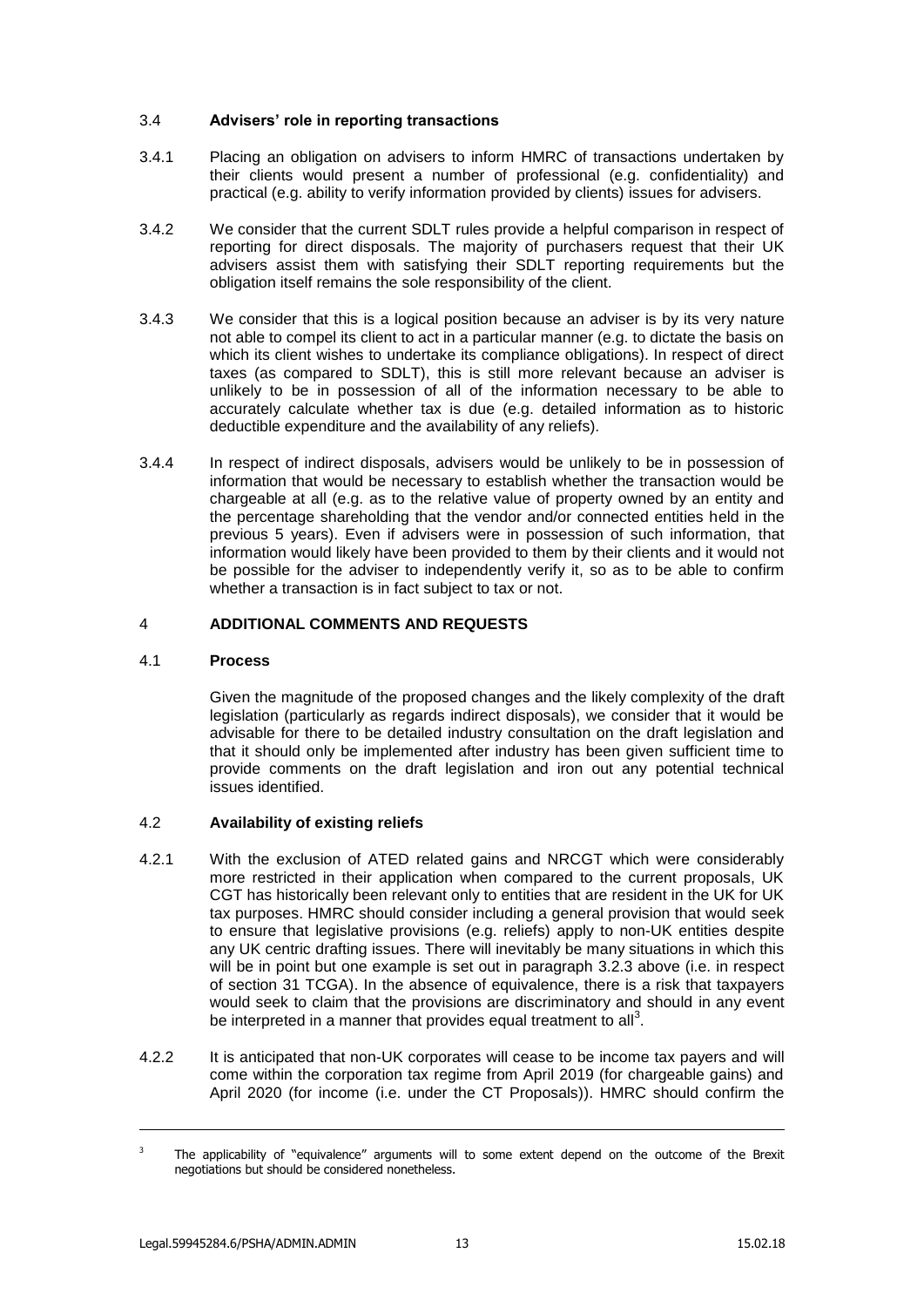position as to the use of any historic income tax losses and that those losses will be able to be used against profits otherwise chargeable to corporation tax.

### <span id="page-13-0"></span>4.3 **Impact on exempt investors**

- 4.3.1 The UK tax system has provided certain entities with exemption from UK tax on the gains made from their investments, obvious examples being pension funds, charities and sovereign wealth funds. Nevertheless, exempt investors have also invested in non-UK entities that are until April 2019 themselves exempt by virtue of being centrally managed and controlled outside the UK and, therefore, falling outside the scope of UK CGT (save in certain circumstances in respect of residential property).
- 4.3.2 There are many reasons that exempt investors may choose to invest via a non-UK entity, for example:
	- (a) only the entity itself benefits from an exemption (e.g. a registered pension scheme) and not any subsidiary of that entity. There are often commercial reasons for not wanting to hold an investment directly (e.g. holding via a limited company prevents litigation liabilities being visited on the registered pension scheme) but also a need to ensure that returns to investors are maximised by not introducing unnecessary tax into the investment structure, such that a non-UK entity was traditionally considered to be a simple and effective solution; and
	- (b) in order to pool investment with other entities and diversify asset level risk. Where the other investors are themselves not subject to UK CGT by virtue of being non-UK, it currently makes sense for both to invest in a non-UK entity, so as to avoid there being UK tax in the investment entity where there would be no UK tax if the property were held directly.
- 4.3.3 The current proposals provide for any direct disposal by a non-UK entity to be subject to UK tax, regardless of the identity of the investors in that entity. The same result would also apply in respect of an indirect disposal by an entity that is all or part owned by an exempt investor (e.g. the disposal of a property-rich subsidiary by a holding company that is itself owned by an exempt investor).
- 4.3.4 Therefore, exempt investors will likely suffer UK tax on transactions that would not otherwise currently be taxable in respect of indirect disposals of properties or entities. This would obviously present a significant reduction in the post-tax returns to those exempt investors and/or restrict their ability to realise their assets in a tax efficient manner (e.g. if required to make an indirect disposal to avoid triggering tax, which would in all likelihood be for a reduced consideration as a result of the latent gain in the entity disposed of). In respect of registered pension schemes, we assume that the additional tax burden would also require an actuarial readjustment to take account of the reduced post-tax proceeds available, potentially causing or accentuating pension funding deficits.
- <span id="page-13-1"></span>4.3.5 HMRC should consider incorporating exemptions or reliefs that enable exempt investors to maintain the status quo in respect of the taxation of direct disposals made by entities in which exempt investors own an interest. There are many ways that this could be achieved, for example:
	- (a) treat an entity that makes a direct disposal as transparent for CGT purposes, such that it is the investors that are treated as making any chargeable gain, enabling exempt investors to take advantage of their existing exemption. This option may be operationally complex in respect of a structure that has several tiers of entities and could potentially create a material compliance burden. Therefore, consideration should be given as to whether it would be more appropriate for this approach to be available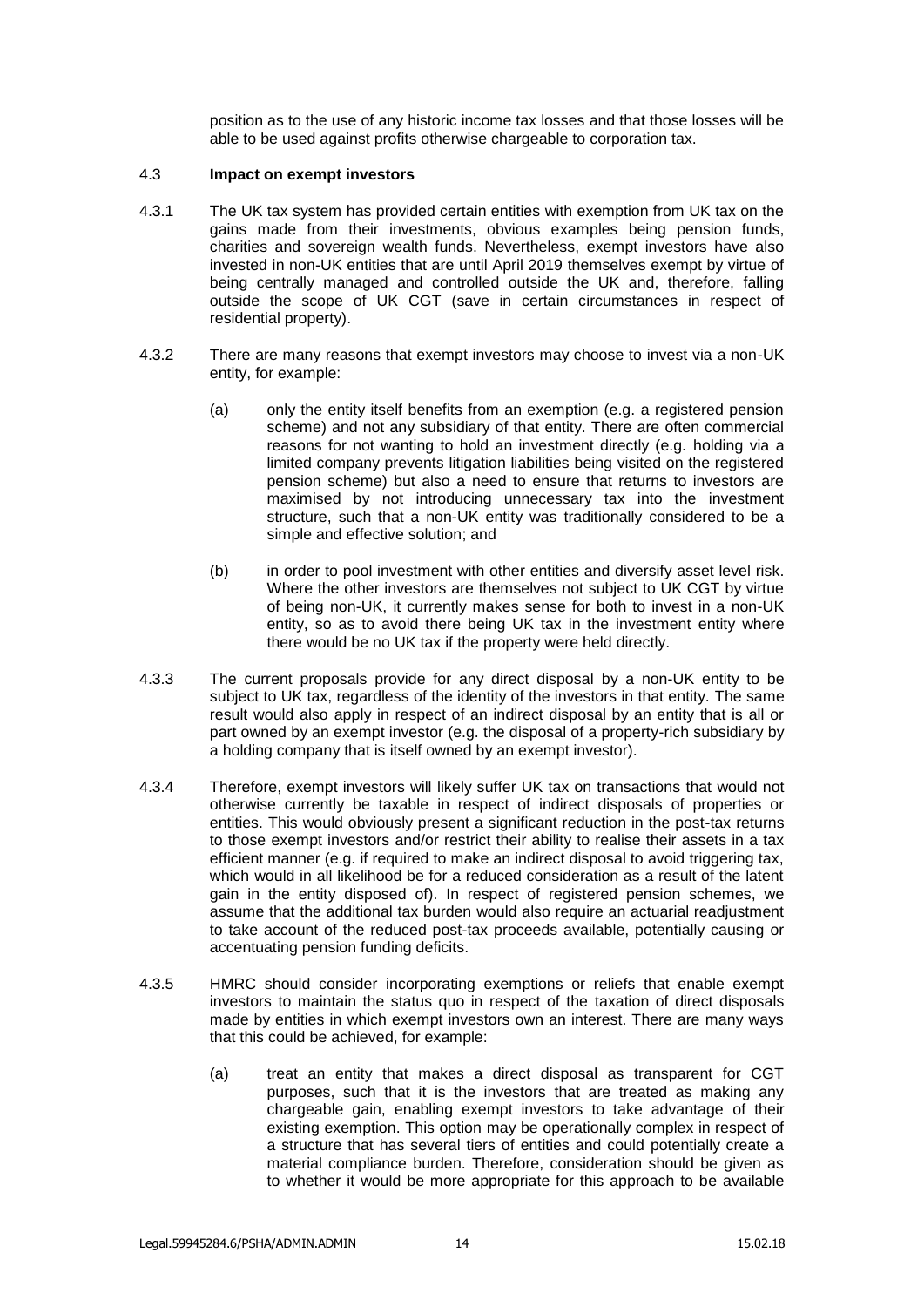on the basis of an election by the relevant entity (or each relevant entity in respect of a structure with multiple tiers);

- (b) enable an entity that makes a direct disposal to claim relief on gains in proportion to the percentage of investors in that entity that are exempt from tax on chargeable gains in the UK – we note that this should be worded to ensure that charities can benefit<sup>4</sup>; or
- (c) extend the "qualifying institutional investor" provisions recently adopted in the context of the substantial shareholding exemption to apply to disposals of assets other than shares (e.g. property and interests in other entities (e.g. unit trusts and partnerships)).
- 4.3.6 Going forward, it would be helpful to create a new vehicle that would be better adapted to being used by exempt investors. For example, the UK does not currently provide an unauthorised vehicle with the tax characteristics that would enable an exempt investor to hold an investment via another entity. In order to dovetail with exempt investor status, it would be helpful to have an unauthorised limited liability vehicle that is similar to a Co-Ownership Authorised Contractual Scheme ("**CoACS**"), which is transparent for income tax, effectively exempt from CGT on disposals of assets and does not suffer stamp tax charges in respect of transfers of interests in it (i.e. effectively an onshore JPUT).

## 4.4 **Developers**

- 4.4.1 The direct tax treatment of property developers typically depends on whether the developer's intention is to sell the property once developed (i.e. the property is held as trading stock) or to hold the property as a source of rental income (i.e. the property is held as an investment asset). The proposals in the consultation will be relevant to developers in the latter category.
- 4.4.2 A property development is likely to take a number of years to move from its initial planning stages through to practical completion and becoming income producing. Therefore, there is a large number of developments being undertaken by non-UK entities that have been underway for a significant period of time. These developments would have been contractually entered into on the basis of the existing legal framework, including in respect of tax (i.e. without taking into account, the proposed rebasing or UK tax on any eventual disposal).
- 4.4.3 We understand that when a development project reaches practical completion there is a significant uplift in value, reflecting the fact that there is no longer a "development risk" (e.g. risk that the building will not be completed and will not be capable of generating income). In respect of any development that does not manage to reach practical completion before rebasing in April 2019, the entirety of that significant uplift in value will fall into the charge to UK direct tax where it would not have done so previously.
- 4.4.4 Whilst developers will try to ensure that developments reach practical completion before the April 2019 rebasing, that will obviously not be possible for all. Given that the proposed change of law could not have been foreseen, one could argue that this is akin to a retrospective change in law. HMRC should consider providing grandfathering for developments that have passed a certain milestone (e.g. a direct tax equivalent of "golden brick" for VAT purposes), so as to avoid the cliff edge in respect of rebasing for developments that are ongoing.

-

We understand that there are some potential technical issues with the current exempt unauthorised unit trust rules because charities are not strictly exempt from tax on all chargeable gains (since it is necessary to test to what use they put those gains), even though in practice exemption would be expected.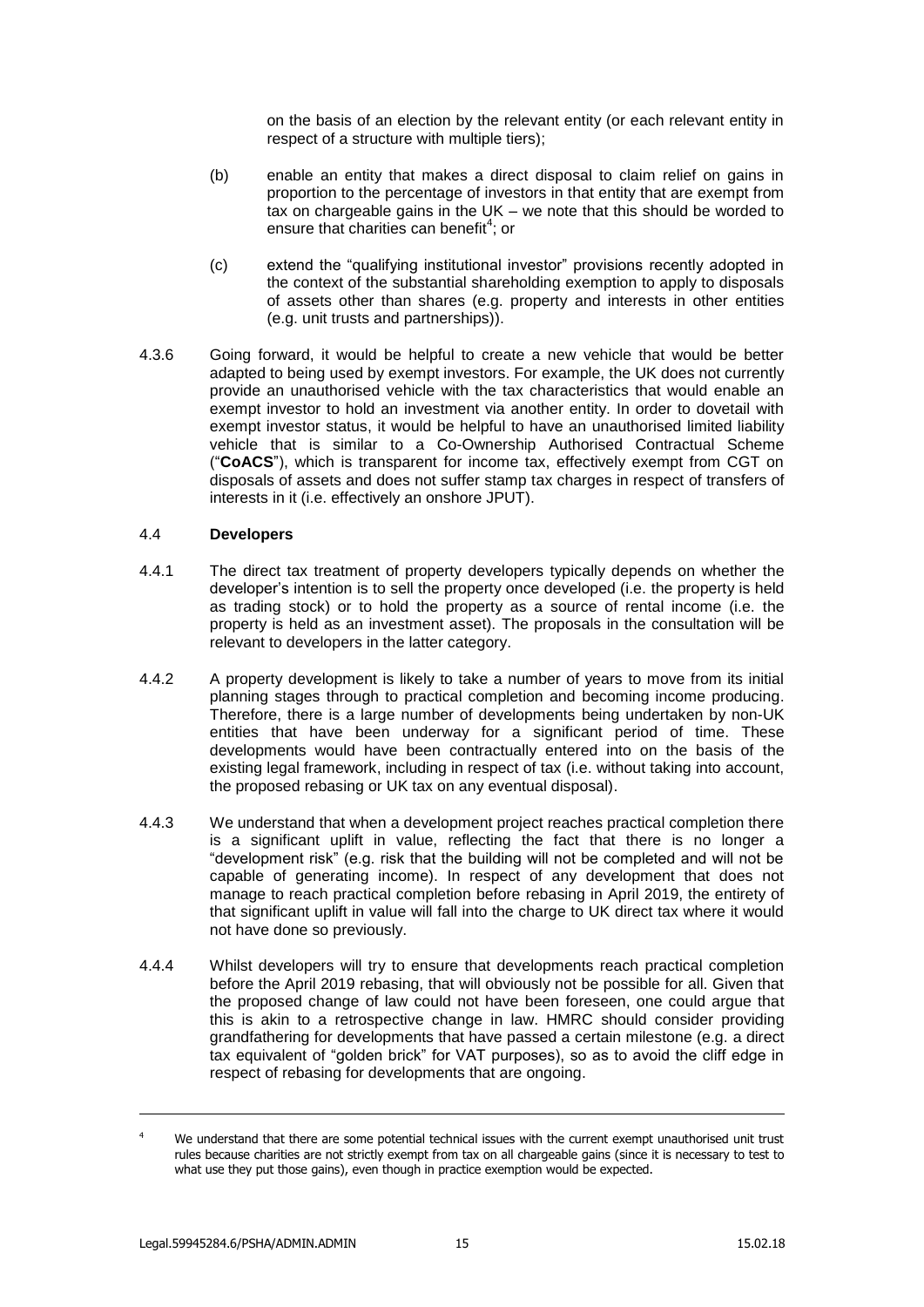## 4.5 **Secondary liabilities**

The Consultation proposes that it will be possible to recover tax owed by a non-UK entity from a UK representative or related company (see paragraph 7.16 of the Consultation). In respect of an indirect disposal, in the event that the tax were recoverable from the entity that is the subject of the indirect disposal (i.e. the "target" entity), that would present material commercial issues and would potentially prevent commercial transactions from taking place. It is requested that HMRC make it clear in the legislation that that is not the intention.

## 4.6 **Restructuring**

- 4.6.1 There has been a push in recent years to attract investment to the UK and to encourage entities to invest through UK vehicles. The proposals in the Consultation are likely to provide an additional incentive for investors to establish in the UK and to hold UK immovable properties through UK entities.
- 4.6.2 In respect of existing investments that are held in non-UK entities, there is likely to be significant interest in restructuring those investments, so as to hold them in the UK but a number of barriers to restructuring existing entities (including from a tax perspective) exist. To the extent that a restructuring requires a UK property to be transferred, there is a potential charge to SDLT that would be prohibitive. Even if an exemption is potentially available, so as to avoid the initial upfront charge (e.g. SDLT group relief or PAIF / CoACS seeding relief), the risk of subsequent SDLT clawbacks would still prevent many investors (e.g. registered pension schemes that may need to redeem units unexpectedly to pay members) from restructuring.
- 4.6.3 HMRC should consider ways to enable existing entities to come onshore without incurring SDLT charges in certain prescribed circumstances (e.g. assuming that there is no material change in beneficial ownership). For example, HMRC could consider providing for there to be an SDLT "holiday" to provide a window for entities to restructure in accordance with certain pre-determined criteria. Alternatively, a number of limited restructuring reliefs could be put in place to enable people to transfer from a certain type of offshore entity to an equivalent onshore entity, in a similar way to the SDLT relief provided to enable an Authorised Unit Trust to restructure as an Open-Ended Investment Company (an "**OEIC**") in the Property Authorised Investment Fund ("**PAIF**") context. For example, relevant restructurings could potentially enable a non-UK property unit trust (e.g. a JPUT) to become either an OEIC (e.g. so as to be able enter the PAIF regime) or an exempt unauthorised unit trust.
- 4.6.4 In addition to SDLT, consideration should be given to the other tax implications of bringing a structure onshore. For example, a non-UK entity would benefit from the rebasing of UK immovable property to its market value as at April 2019. It would discourage entities from coming onshore in the event that onshoring would effectively cause them to lose the benefit of that rebasing and revert to historic base cost. See further paragraphs [3.2.6](#page-3-1) and [3.2.7](#page-3-2) above.

# 5 **RESPONSES TO SPECIFIC QUESTIONS**

Please see the table in the Schedule to this letter for responses to the specific questions raised in the Consultation document. Certain of the information produced in that table has been referred to in the body of this letter but, where appropriate to specific questions, additional responses have been included in the table that are not found in the body of this letter.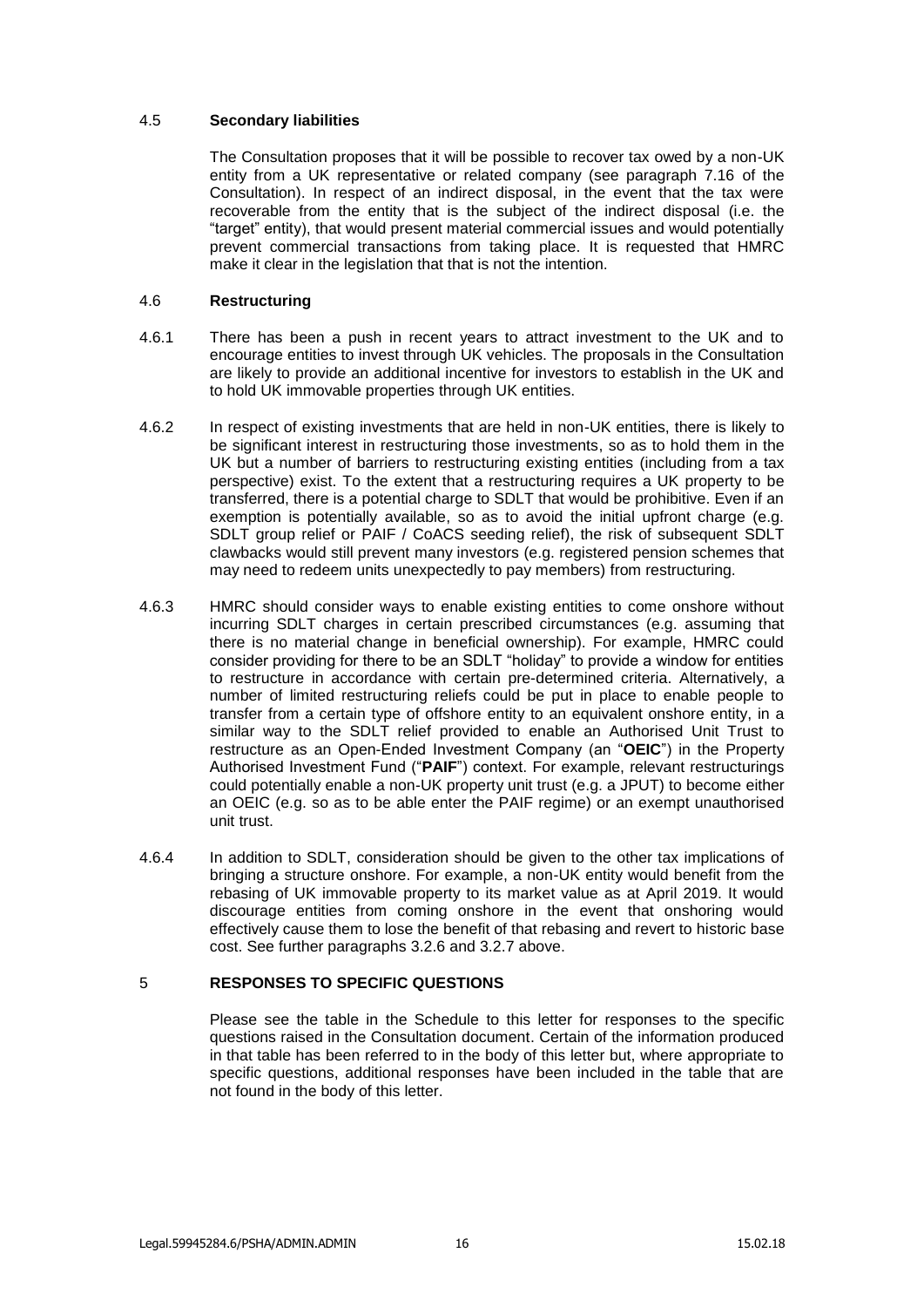# 6 **POINTS OF CONTACT**

Should you have any queries or require any clarifications in respect of our response or any aspect of this letter, please feel free to contact Paul Shaw by telephone on 020 3400 3291 or by email at [paul.shaw@blplaw.com.](mailto:paul.shaw@blplaw.com)

Yours faithfully

Christopher Bates

Chair City of London Law Society Revenue Law Committee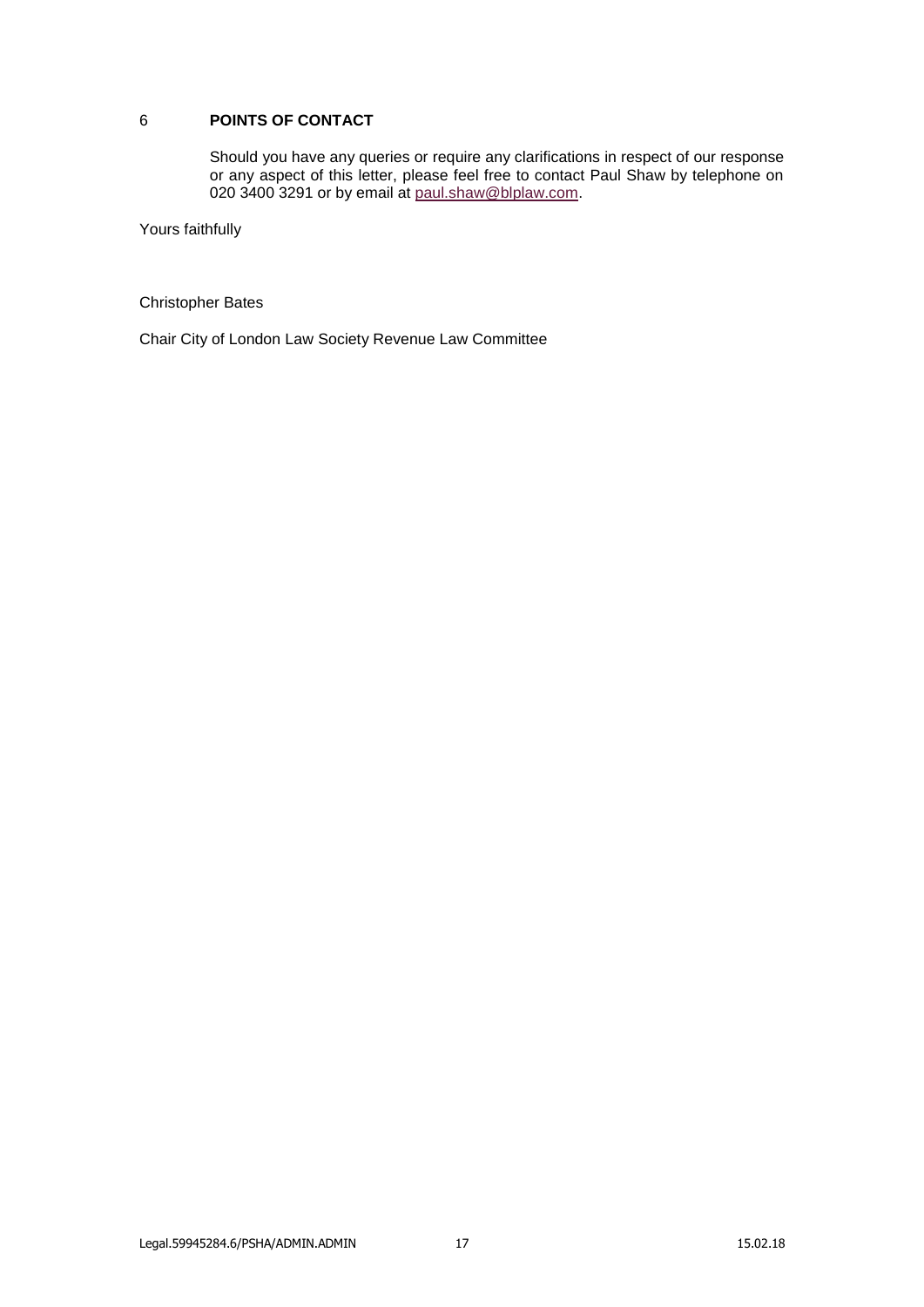# **SCHEDULE**

# **TAXING GAINS MADE BY NON-RESIDENTS ON UK IMMOVABLE PROPERTY**

# **CONSULTATION – RESPONSE TO QUESTIONS**

| <b>Question No.</b>                   | <b>Question</b>                                                                                                                                             | <b>Response</b>                                                                                                                                                                                                                                                                                                                                                                                                                                                                                                                                                                                                                                                                                                                                                                                                                                                                                                                                                                                                                                                                                                                                                                                                                                                                                                                                                                                                                                                                           |  |  |
|---------------------------------------|-------------------------------------------------------------------------------------------------------------------------------------------------------------|-------------------------------------------------------------------------------------------------------------------------------------------------------------------------------------------------------------------------------------------------------------------------------------------------------------------------------------------------------------------------------------------------------------------------------------------------------------------------------------------------------------------------------------------------------------------------------------------------------------------------------------------------------------------------------------------------------------------------------------------------------------------------------------------------------------------------------------------------------------------------------------------------------------------------------------------------------------------------------------------------------------------------------------------------------------------------------------------------------------------------------------------------------------------------------------------------------------------------------------------------------------------------------------------------------------------------------------------------------------------------------------------------------------------------------------------------------------------------------------------|--|--|
| <b>Chapter 2 Scope of the Measure</b> |                                                                                                                                                             |                                                                                                                                                                                                                                                                                                                                                                                                                                                                                                                                                                                                                                                                                                                                                                                                                                                                                                                                                                                                                                                                                                                                                                                                                                                                                                                                                                                                                                                                                           |  |  |
| Question 1)                           | Are there any issues specific to non-<br>residents when considering how they<br>fit into the UK definitions of persons<br>chargeable to UK tax (CGT or CT)? |                                                                                                                                                                                                                                                                                                                                                                                                                                                                                                                                                                                                                                                                                                                                                                                                                                                                                                                                                                                                                                                                                                                                                                                                                                                                                                                                                                                                                                                                                           |  |  |
| Question 2)                           | Do you see any issues or<br>complications arising with respect to<br>rebasing which need to be<br>addressed?                                                | It would be beneficial to have certainty as<br>to the acceptability of valuations. For<br>example, certainty as to what valuations<br>HMRC will accept (e.g. third party red<br>book) without challenge. Alternatively, the<br>ability to agree valuations with HMRC<br>would be desirable (e.g. a pre-transaction<br>ruling system).<br>We assume that rebasing is in respect of<br>acquisition cost only and that any other<br>expenditure that is incurred after the<br>rebasing which is deductible in addition to<br>the deemed reacquisition cost will<br>continue to be deductible.<br>Given that the new rules are timed to<br>have effect around the time of Brexit,<br>there is definite potential for the market<br>to be disrupted. This could lead to an<br>inability for valuers to provide accurate<br>valuations (as was seen shortly after the<br>Brexit vote) and potentially a short term<br>drop in values. On that basis, there is a<br>definite risk that a snapshot valuation<br>(e.g. as at 5 April 2019) would not truly<br>reflect the value of the relevant property.<br>HMRC should consider whether a more<br>equitable method could be adopted (e.g.<br>value as at any date within a window of,<br>say, 2 years).<br>Dividends paid by a property-rich entity<br>before its disposal which reflect the<br>unrealised profit on the rebased property<br>should not be regarded as value shifting<br>or depreciatory (see further paragraph<br>3.2.3 above). |  |  |
| <b>Chapter 3 Direct disposals</b>     |                                                                                                                                                             |                                                                                                                                                                                                                                                                                                                                                                                                                                                                                                                                                                                                                                                                                                                                                                                                                                                                                                                                                                                                                                                                                                                                                                                                                                                                                                                                                                                                                                                                                           |  |  |
| Question 3)                           | Do you agree with the basic                                                                                                                                 |                                                                                                                                                                                                                                                                                                                                                                                                                                                                                                                                                                                                                                                                                                                                                                                                                                                                                                                                                                                                                                                                                                                                                                                                                                                                                                                                                                                                                                                                                           |  |  |
|                                       | principle that gains on direct<br>disposals within these new rules                                                                                          | Yes. It would also be helpful for HMRC to<br>indicate any areas in which it considers                                                                                                                                                                                                                                                                                                                                                                                                                                                                                                                                                                                                                                                                                                                                                                                                                                                                                                                                                                                                                                                                                                                                                                                                                                                                                                                                                                                                     |  |  |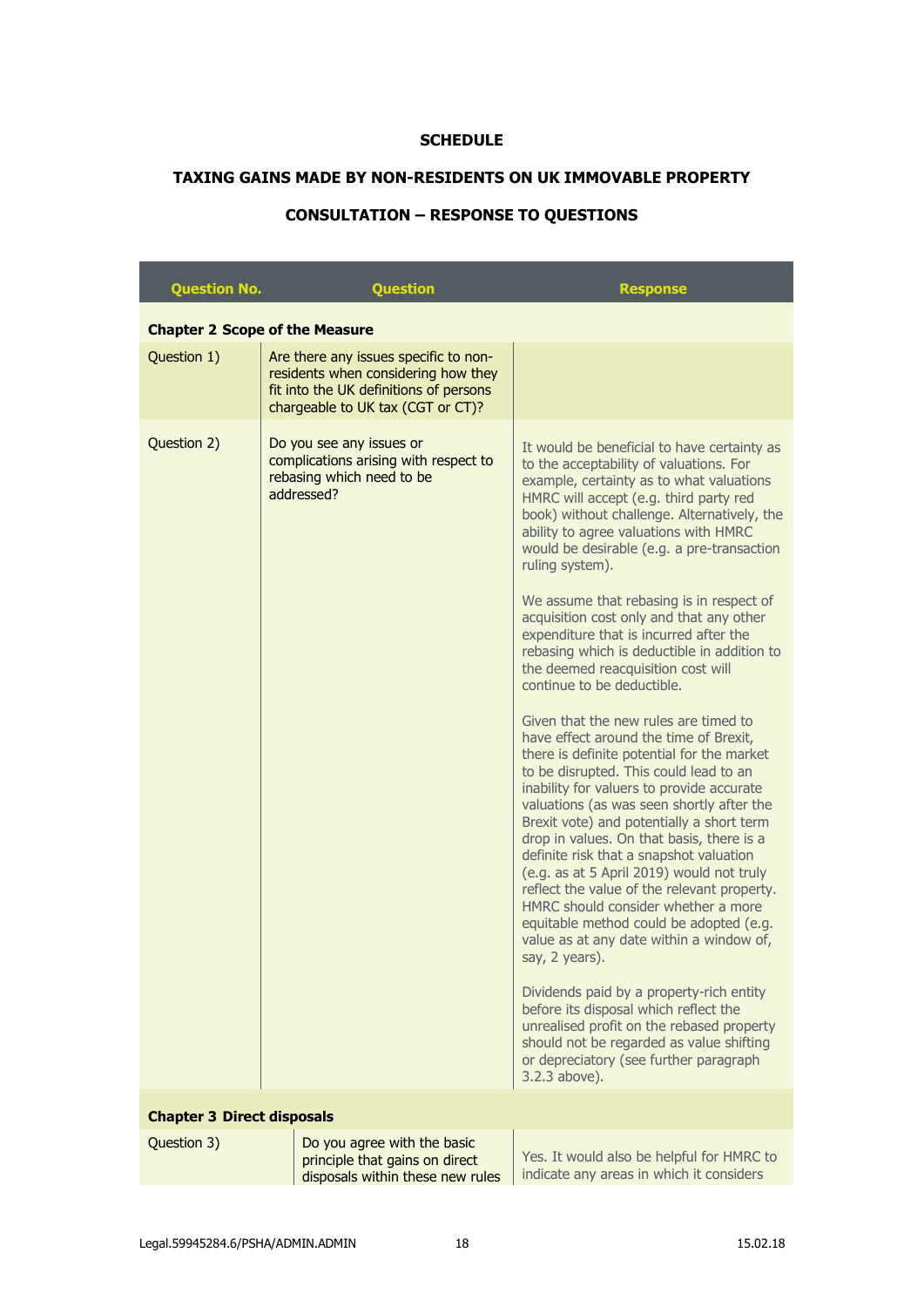| <b>Question No.</b>                 | <b>Question</b>                                                                                                                                                                                          | <b>Response</b>                                                                                                                                                                                                                                                                                                                                                                                              |
|-------------------------------------|----------------------------------------------------------------------------------------------------------------------------------------------------------------------------------------------------------|--------------------------------------------------------------------------------------------------------------------------------------------------------------------------------------------------------------------------------------------------------------------------------------------------------------------------------------------------------------------------------------------------------------|
|                                     | should be computed using the<br>same computational rules as<br>other chargeable gains?                                                                                                                   | that its guidance may differ for disposals<br>by non-UK entities.                                                                                                                                                                                                                                                                                                                                            |
| Question 4)                         | Further to the specific<br>modifications identified, are any<br>other changes needed to<br>recognise differences in how the<br>tax system applies to non-<br>residents?                                  |                                                                                                                                                                                                                                                                                                                                                                                                              |
| Question 5)                         | For businesses: Will the<br>proposals for direct disposals<br>mean that your company will<br>now be required to register for<br>UK CT?                                                                   |                                                                                                                                                                                                                                                                                                                                                                                                              |
| Question 6)                         | For businesses: Will the<br>proposals for direct disposals<br>lead to an increase in your<br>administrative burdens or costs?<br>Please provide details of the<br>expected one-off and ongoing<br>costs. |                                                                                                                                                                                                                                                                                                                                                                                                              |
| Question 7)                         | For individuals: Will the<br>proposals for direct disposals<br>mean that you will be required<br>to pay Capital Gains tax for the<br>first time?                                                         |                                                                                                                                                                                                                                                                                                                                                                                                              |
| <b>Chapter 4 Indirect disposals</b> |                                                                                                                                                                                                          |                                                                                                                                                                                                                                                                                                                                                                                                              |
| Question 8)                         | Do you consider that the rules<br>for indirect transactions are fair<br>and effective?                                                                                                                   | We assume that the current intention is<br>that the 75% "property rich" test will be<br>based on a snapshot of the value of the<br>assets of the entity as at the time of the<br>disposal. In cases where the value of the<br>relevant entity's UK property is close to<br>the 75% threshold, this would create a<br>potential valuation issue and it would be<br>helpful for there to be a tolerance level. |

In the event that there is a TAAR, it should include a tax avoidance motive to prevent uncertainty and target true avoidance (e.g. an incidental acquisition of assets should not be caught unless the sole or main purpose of the acquisition

The 5 year 25% ownership test will pose a number of potential issues. In the funds context, this would potentially cause issues for investors both at the inception of the fund (e.g. seed investors would in

was to breach the 75% test).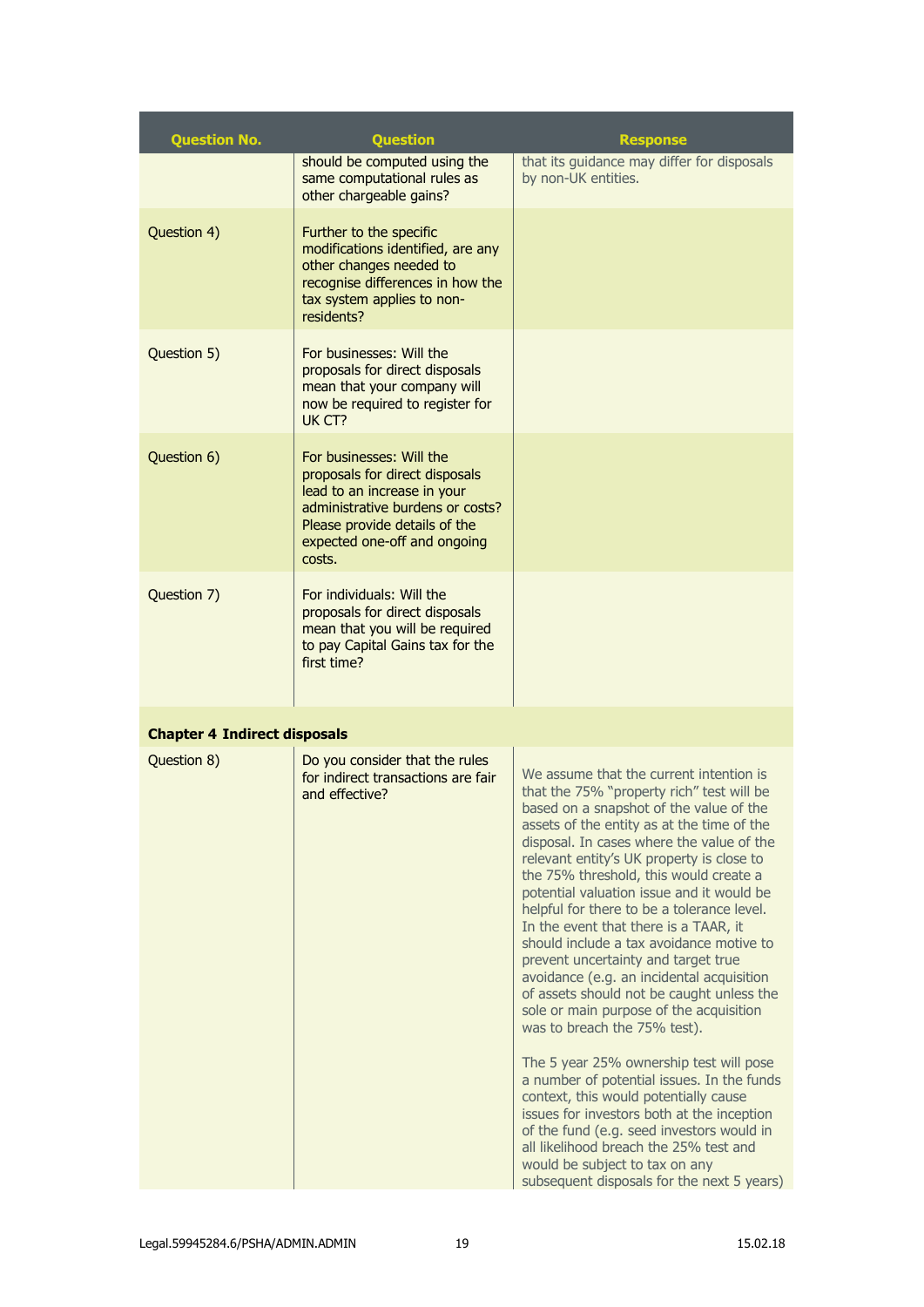| <b>Question No.</b> | <b>Question</b>                                                                                                                                                                                            | <b>Response</b>                                                                                                                                                                                                                                                                                                                                                                                                                                                                                                                                                    |
|---------------------|------------------------------------------------------------------------------------------------------------------------------------------------------------------------------------------------------------|--------------------------------------------------------------------------------------------------------------------------------------------------------------------------------------------------------------------------------------------------------------------------------------------------------------------------------------------------------------------------------------------------------------------------------------------------------------------------------------------------------------------------------------------------------------------|
|                     |                                                                                                                                                                                                            | and towards the end of the fund's life<br>(e.g. investors would want to exit the<br>fund before others, so as to prevent<br>breaching the 25% threshold).                                                                                                                                                                                                                                                                                                                                                                                                          |
|                     |                                                                                                                                                                                                            | The five year look-back for the 25%<br>ownership test, the way the property-rich<br>entity test works and the lack of linkage<br>between the gain on the underlying UK<br>property and the gain on the shares in the<br>entity can produce perverse and unfair<br>results especially where the entity owns<br>other significant assets or has significant<br>liabilities (save for plain vanilla loan<br>finance to acquire the entity's assets).                                                                                                                  |
| Question 9)         | Are any other conditions<br>necessary to ensure the policy is<br>robust in meeting the objective<br>of taxing non-residents on gains<br>on indirect disposals?                                             |                                                                                                                                                                                                                                                                                                                                                                                                                                                                                                                                                                    |
| Question 10)        | For businesses: Will the<br>proposals for indirect disposals<br>mean that your company will<br>now be required to register for<br>UK CT?                                                                   | This will depend on the implementation of<br>HMRC's proposal to bring non-UK entities<br>within the charge to corporation tax (i.e.<br>the CT Proposals). On the basis of the CT<br>Proposals, we assume that it is only non-<br>UK companies that are in receipt of rental<br>income from UK property that will be<br>brought within the charge to corporation<br>tax and, therefore, an indirect disposal<br>(i.e. via the sale of shares) would not of<br>itself cause the entity making the disposal<br>to be brought within the charge to<br>corporation tax. |
| Question 11)        | For businesses: Will the<br>proposals for indirect disposals<br>lead to an increase in your<br>administrative burdens or costs?<br>Please provide details of the<br>expected one-off and ongoing<br>costs. | This measure will inevitably lead to an<br>increased administrative burden, which<br>will necessarily have cost implications.<br>Assuming that investors will expect to be<br>provided with information as to their<br>percentage shareholding and the relative<br>value of the assets of the entity, it will be<br>necessary to collate and maintain the<br>relevant information and to periodically<br>have professional services firms verify<br>that information.                                                                                              |
| Question 12)        | For individuals: Will the<br>proposals for indirect disposals<br>mean that you will be required<br>to pay Capital Gains tax for the<br>first time?                                                         |                                                                                                                                                                                                                                                                                                                                                                                                                                                                                                                                                                    |
|                     | <b>Chapter 5 Disposals of residential property</b>                                                                                                                                                         |                                                                                                                                                                                                                                                                                                                                                                                                                                                                                                                                                                    |
| Question 13)        | Do you consider that it is right<br>to harmonise ATED-related CGT<br>given the changes proposed in<br>this document?                                                                                       | The current complexity of the ATED<br>related gains and NRCGT regimes is<br>difficult for both taxpayers and advisers. A                                                                                                                                                                                                                                                                                                                                                                                                                                           |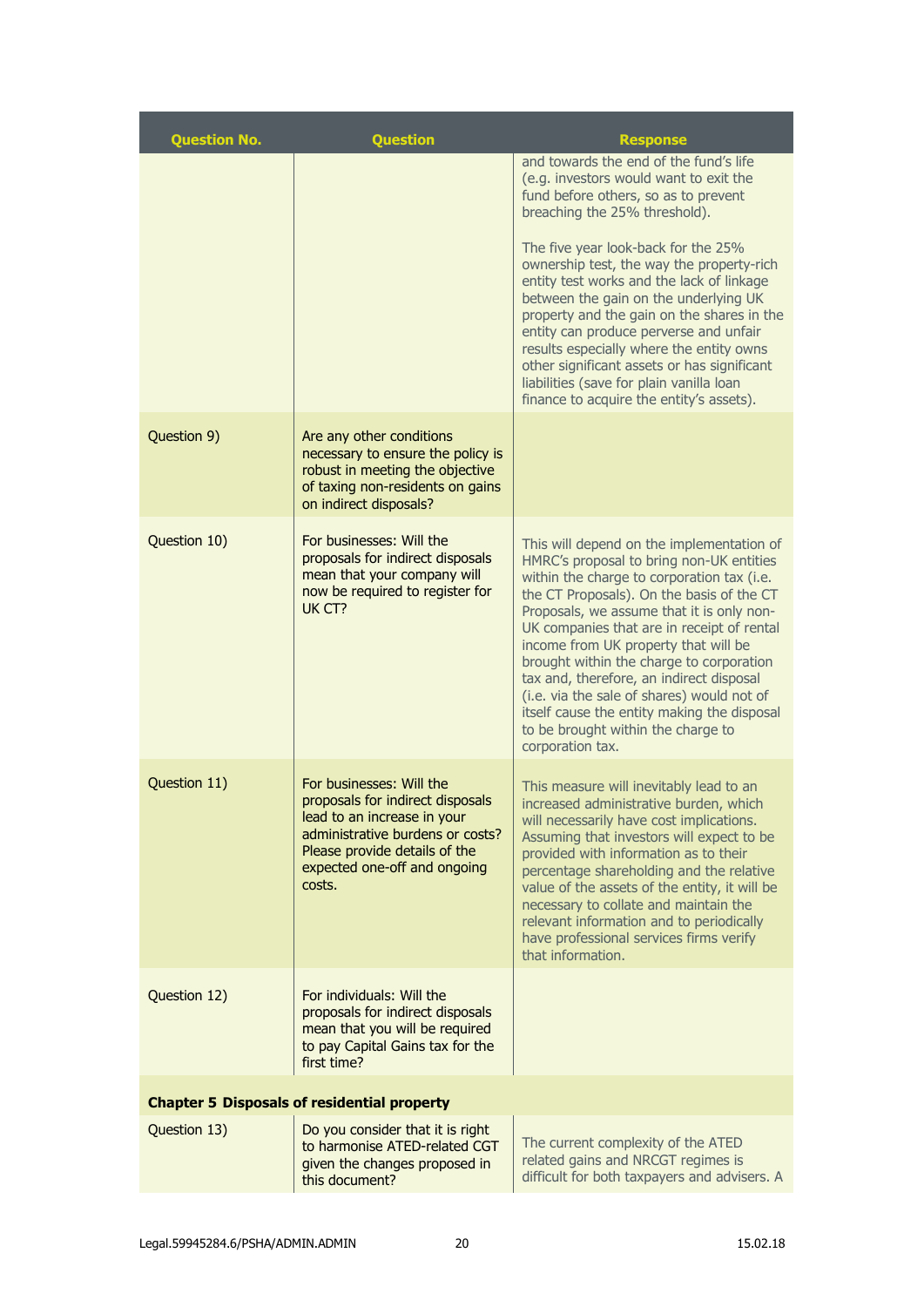| <b>Question No.</b> | <b>Question</b>                                                                                                                                                       | <b>Response</b>                                                                                                                                                                                                                                                                                                                                                                                                                                                                                                                                                                                                                                                                                                                                                                                                                                                                                                                                                                                                                                                                                                                                                                                                                                                                                   |
|---------------------|-----------------------------------------------------------------------------------------------------------------------------------------------------------------------|---------------------------------------------------------------------------------------------------------------------------------------------------------------------------------------------------------------------------------------------------------------------------------------------------------------------------------------------------------------------------------------------------------------------------------------------------------------------------------------------------------------------------------------------------------------------------------------------------------------------------------------------------------------------------------------------------------------------------------------------------------------------------------------------------------------------------------------------------------------------------------------------------------------------------------------------------------------------------------------------------------------------------------------------------------------------------------------------------------------------------------------------------------------------------------------------------------------------------------------------------------------------------------------------------|
|                     |                                                                                                                                                                       | single all-encompassing non-UK CGT<br>regime would definitely be preferable.<br>However, the proposal to retain ATED-<br>related gains, NRCGT and the new rules<br>(see paragraph 5.12) is contrary to the<br>idea of having a single simplified system.<br>In the event that it is considered<br>necessary to retain a charge to CGT in<br>respect of ownership in the period from 6<br>April 2013 (when ATED related gains was<br>introduced) to the inception of the new<br>rules, it would be preferable to have a<br>single set of rules instead of retaining all<br>three regimes. In order for taxpayers not<br>to be in a worse position, HMRC could<br>consider giving taxpayers the option of<br>choosing to calculate gains on the basis of<br>the historic rules or the new regime for<br>the relevant periods. Investors could<br>choose whether to incur the costs of<br>calculating gains on all three bases or use<br>the simplified new regime.<br>The proposal to have rebasing as at<br>different dates for widely held (i.e. April<br>2019) and closely held (i.e. April 2015)<br>companies is also unfortunate. The<br>intention to produce a single simplified<br>regime would be better achieved with all<br>non-UK entities rebasing as at market<br>value in April 2019. |
| Question 14)        | Are there any issues, risks, or<br>complexities created by<br>harmonising the ATED-related<br>CGT rules in the manner<br>proposed, and how can these be<br>addressed? | The retention of three regimes is<br>unfortunate. It would be preferable to<br>have a single uniform regime applying to<br>all UK property.<br>The removal of the exemptions for widely<br>held companies and entities that satisfy<br>the genuine diversity of ownership criteria<br>is also unfortunate. A large number of<br>investment funds that wholly or mainly<br>invest in UK property have been<br>structured through non-UK entities as a<br>simple and efficient way of attracting both<br>UK and non-UK capital. Many of these<br>funds have significant investment from UK<br>exempt entities (e.g. registered pension<br>funds and charities). Going forward these<br>entities will be subject to UK CGT and this<br>will significantly reduce the after tax<br>returns to those exempt investors. HMRC<br>should consider both the introduction of<br>reliefs for entities that have exempt<br>investors and providing a means for those<br>entities to restructure without incurring<br>additional tax costs (e.g. via SDLT reliefs).                                                                                                                                                                                                                                            |
| Question 15)        | For businesses: Will the                                                                                                                                              |                                                                                                                                                                                                                                                                                                                                                                                                                                                                                                                                                                                                                                                                                                                                                                                                                                                                                                                                                                                                                                                                                                                                                                                                                                                                                                   |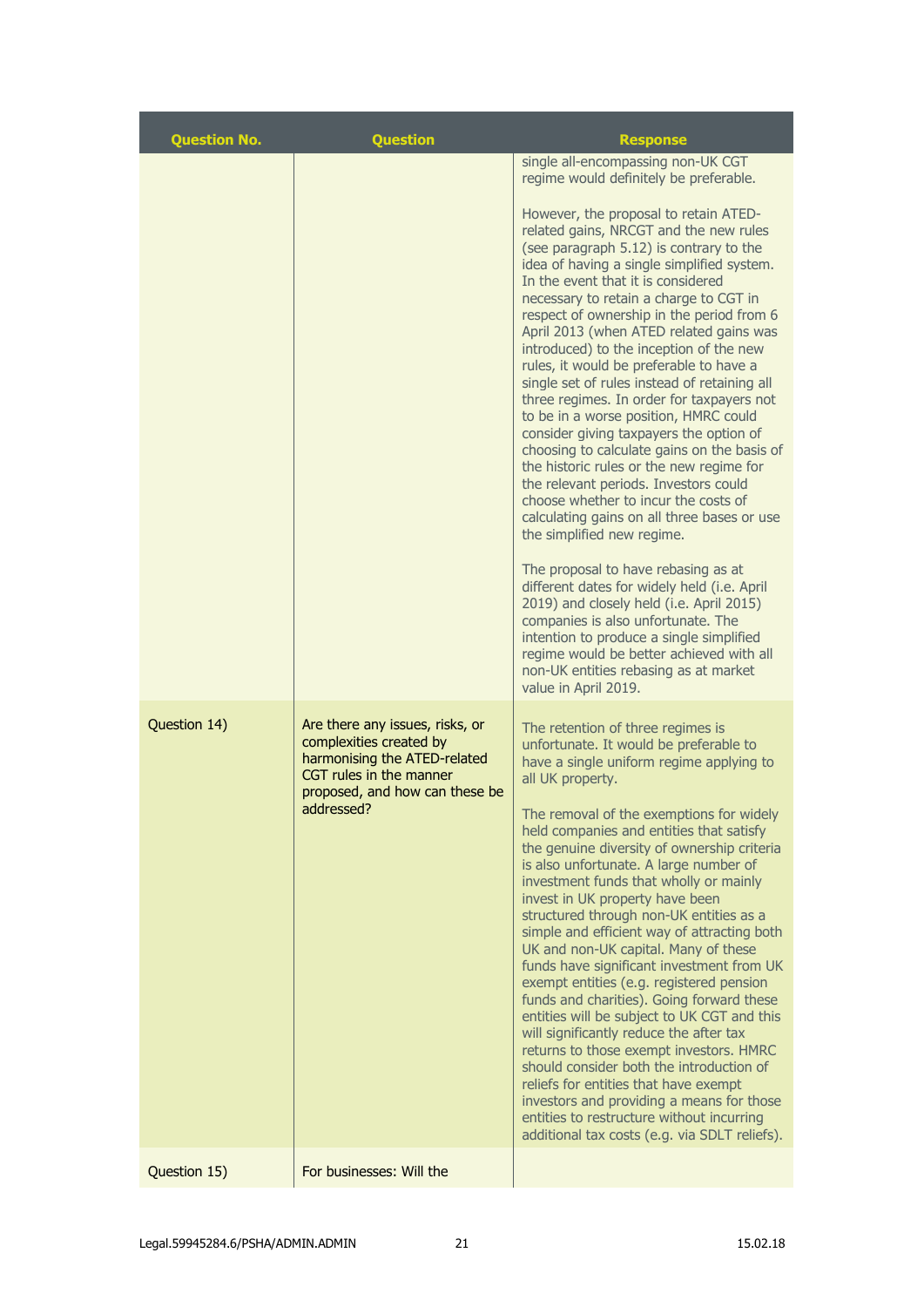| <b>Question No.</b> | <b>Question</b>                                                                                                                                                                                                           | <b>Response</b>                                                                                                                                                                                                                                                                                                                                                                                                                                                                                                                                                                                                                                                                                                                                                                                                                                                                                                                                                                                                                                                                                                                                                                                                                                                                                                                                                                                                                                                                                                                                                                                                                 |
|---------------------|---------------------------------------------------------------------------------------------------------------------------------------------------------------------------------------------------------------------------|---------------------------------------------------------------------------------------------------------------------------------------------------------------------------------------------------------------------------------------------------------------------------------------------------------------------------------------------------------------------------------------------------------------------------------------------------------------------------------------------------------------------------------------------------------------------------------------------------------------------------------------------------------------------------------------------------------------------------------------------------------------------------------------------------------------------------------------------------------------------------------------------------------------------------------------------------------------------------------------------------------------------------------------------------------------------------------------------------------------------------------------------------------------------------------------------------------------------------------------------------------------------------------------------------------------------------------------------------------------------------------------------------------------------------------------------------------------------------------------------------------------------------------------------------------------------------------------------------------------------------------|
|                     | proposals for disposals of<br>residential property mean that<br>your company will now be<br>required to register for UK CT?                                                                                               |                                                                                                                                                                                                                                                                                                                                                                                                                                                                                                                                                                                                                                                                                                                                                                                                                                                                                                                                                                                                                                                                                                                                                                                                                                                                                                                                                                                                                                                                                                                                                                                                                                 |
| Question 16)        | For businesses: Will the<br>proposals for disposals of<br>residential property lead to an<br>increase in your administrative<br>burdens or costs? Please provide<br>details of the expected one-off<br>and ongoing costs. | Businesses that are already within the<br>charge to NRCGT and ATED related gains<br>will welcome the simplification of the<br>system going forward.                                                                                                                                                                                                                                                                                                                                                                                                                                                                                                                                                                                                                                                                                                                                                                                                                                                                                                                                                                                                                                                                                                                                                                                                                                                                                                                                                                                                                                                                             |
| Question 17)        | For individuals: Will the<br>proposals for disposals of<br>residential property mean that<br>you will be required to pay<br>Capital Gains tax for the first<br>time?                                                      | This would be the case for certain<br>individuals.                                                                                                                                                                                                                                                                                                                                                                                                                                                                                                                                                                                                                                                                                                                                                                                                                                                                                                                                                                                                                                                                                                                                                                                                                                                                                                                                                                                                                                                                                                                                                                              |
|                     | <b>Chapter 6 Collective Investment Vehicles</b>                                                                                                                                                                           |                                                                                                                                                                                                                                                                                                                                                                                                                                                                                                                                                                                                                                                                                                                                                                                                                                                                                                                                                                                                                                                                                                                                                                                                                                                                                                                                                                                                                                                                                                                                                                                                                                 |
| Question 18)        | Do you agree with the general<br>approach to ownership of non-<br>residential property through CIVs<br>outlined above?                                                                                                    | A considerable amount of UK real<br>property is owned by investment funds<br>that are established in other jurisdictions<br>(e.g. Jersey and Luxembourg are common<br>examples). A number of these investment<br>funds have been established for<br>significant periods of time (often decades)<br>and were set up for reasons that are<br>unrelated to tax. For example, such<br>jurisdictions have been selected: (a)<br>because the jurisdiction has an attractive<br>regulatory regime; (b) so as to access<br>investment vehicles that are well suited to<br>a wide variety of investors; or (c) as a<br>means to encourage investment by non-<br>UK entities. Whilst such funds do attract<br>non-UK investors, UK exempt investors<br>have invested large sums of money in<br>such funds as well. Investing in non-UK<br>funds was considered a reasonable course<br>of action for exempt investors on the<br>basis that the fund vehicle would not be<br>subject to tax on disposals and, therefore,<br>the UK exempt investor would not be<br>putting itself in a worse position than if it<br>invested directly. The decision to remove<br>the diversity of ownership exclusion from<br>the CGT charge means that is no longer<br>the case and that exempt investors will be<br>in a materially worse position.<br>In the event that HMRC is not willing to<br>retain the diversity of ownership<br>exemption, it should provide another<br>means by which exempt investors are not<br>worse off as a result of the changes. For<br>example, this could potentially be done by<br>deeming the relevant entities to be |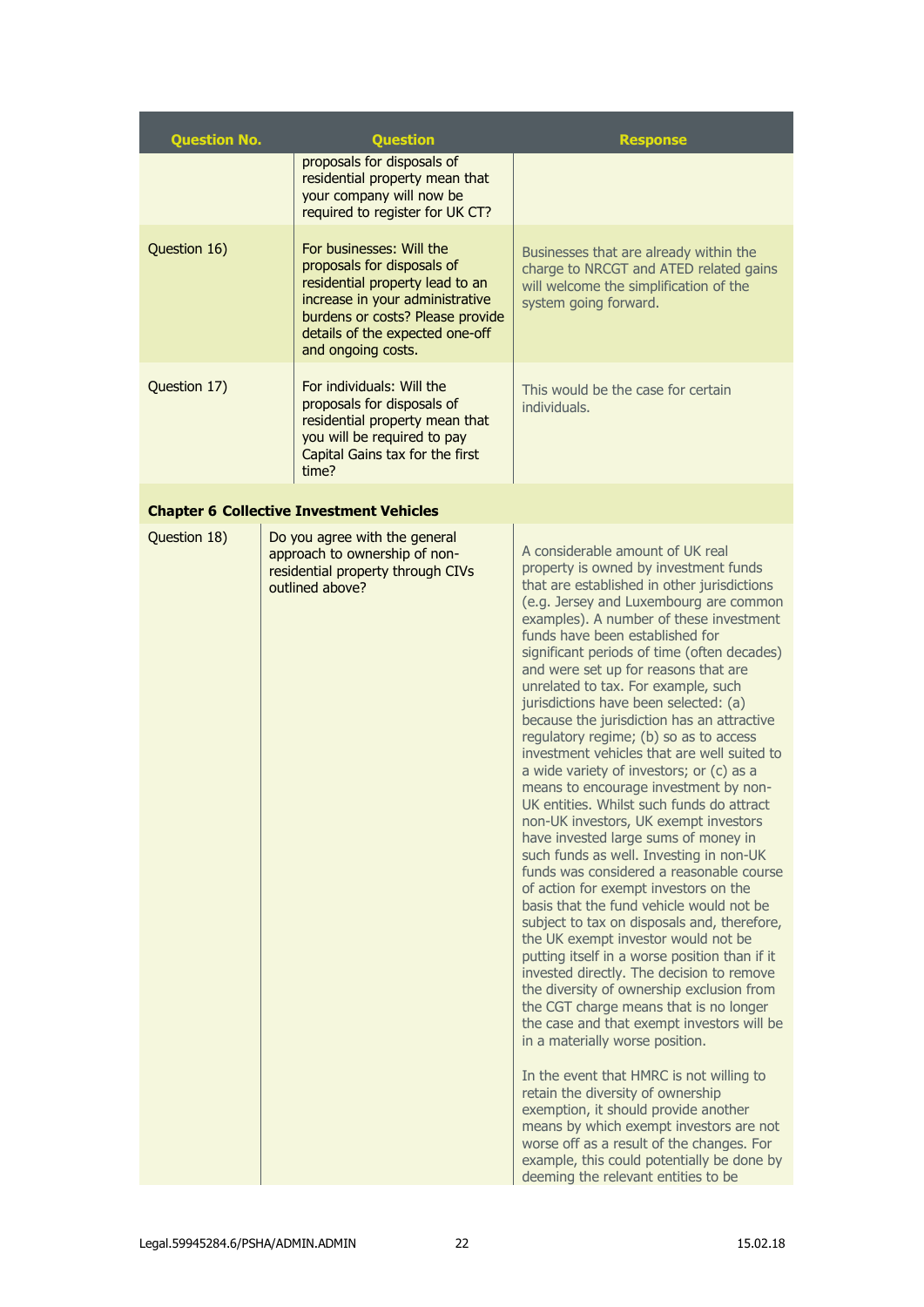| <b>Question No.</b> | <b>Question</b>                                                                                                                                                                                                    | <b>Response</b>                                                                                                                                                                                                                                                                                                                                                                                                                                                                                                                                                                                                                                                                   |
|---------------------|--------------------------------------------------------------------------------------------------------------------------------------------------------------------------------------------------------------------|-----------------------------------------------------------------------------------------------------------------------------------------------------------------------------------------------------------------------------------------------------------------------------------------------------------------------------------------------------------------------------------------------------------------------------------------------------------------------------------------------------------------------------------------------------------------------------------------------------------------------------------------------------------------------------------|
|                     |                                                                                                                                                                                                                    | transparent for UK CGT purposes, such<br>that the entity is able to claim relief in<br>proportion to its exempt investors or<br>potentially by extending the new<br>qualifying institutional investor exemption<br>included in the substantial shareholding<br>exemption to include disposals of UK<br>property and disposals of interests in<br>vehicles that do not have shares (e.g.<br>units in a unit trust) (see further<br>paragraph 4.3.5 above).                                                                                                                                                                                                                         |
|                     |                                                                                                                                                                                                                    | HMRC has sought to make the UK an<br>attractive place for investment and has in<br>recent years created a number of<br>attractive investment vehicles. However,<br>as indicated above, many non-UK entities<br>were established before certain of the<br>current UK CIVs were developed (e.g.<br>REITs, PAIFs and CoACS). Were those<br>entities to be established today, they may<br>well have opted to structure themselves<br>as a UK CIV. HMRC should seek to<br>encourage non-UK CIVs to restructure as<br>a UK CIV (e.g. by providing a relief from<br>SDLT in respect of the transfer of assets<br>to a new structure, as is the case for an<br>AUT that becomes an OEIC). |
| Question 19)        | Will the proposals for CIVs mean that<br>you will now be required to register<br>for UK tax?                                                                                                                       |                                                                                                                                                                                                                                                                                                                                                                                                                                                                                                                                                                                                                                                                                   |
| Question 20)        | Will the proposals for CIVs lead to an<br>increase in your administrative<br>burdens or costs? Please provide<br>details of the expected one-off and<br>ongoing costs.                                             |                                                                                                                                                                                                                                                                                                                                                                                                                                                                                                                                                                                                                                                                                   |
| Question 21)        | Are there changes needed to the<br>rules for CIVs, particularly around<br>exemptions, to ensure a robust<br>system of taxing non-residents on<br>gains on disposal of interests in UK<br>property?                 |                                                                                                                                                                                                                                                                                                                                                                                                                                                                                                                                                                                                                                                                                   |
| Question 22)        | Are there any specific circumstances<br>where the treatment of gains on non-<br>residential UK property should be<br>different to the treatment of gains on<br>UK residential property in the context<br>of a CIV? |                                                                                                                                                                                                                                                                                                                                                                                                                                                                                                                                                                                                                                                                                   |
| Question 23)        | Do you have any further comments<br>on the taxation of gains on non-<br>residential UK property held through<br>CIV <sub>s?</sub>                                                                                  |                                                                                                                                                                                                                                                                                                                                                                                                                                                                                                                                                                                                                                                                                   |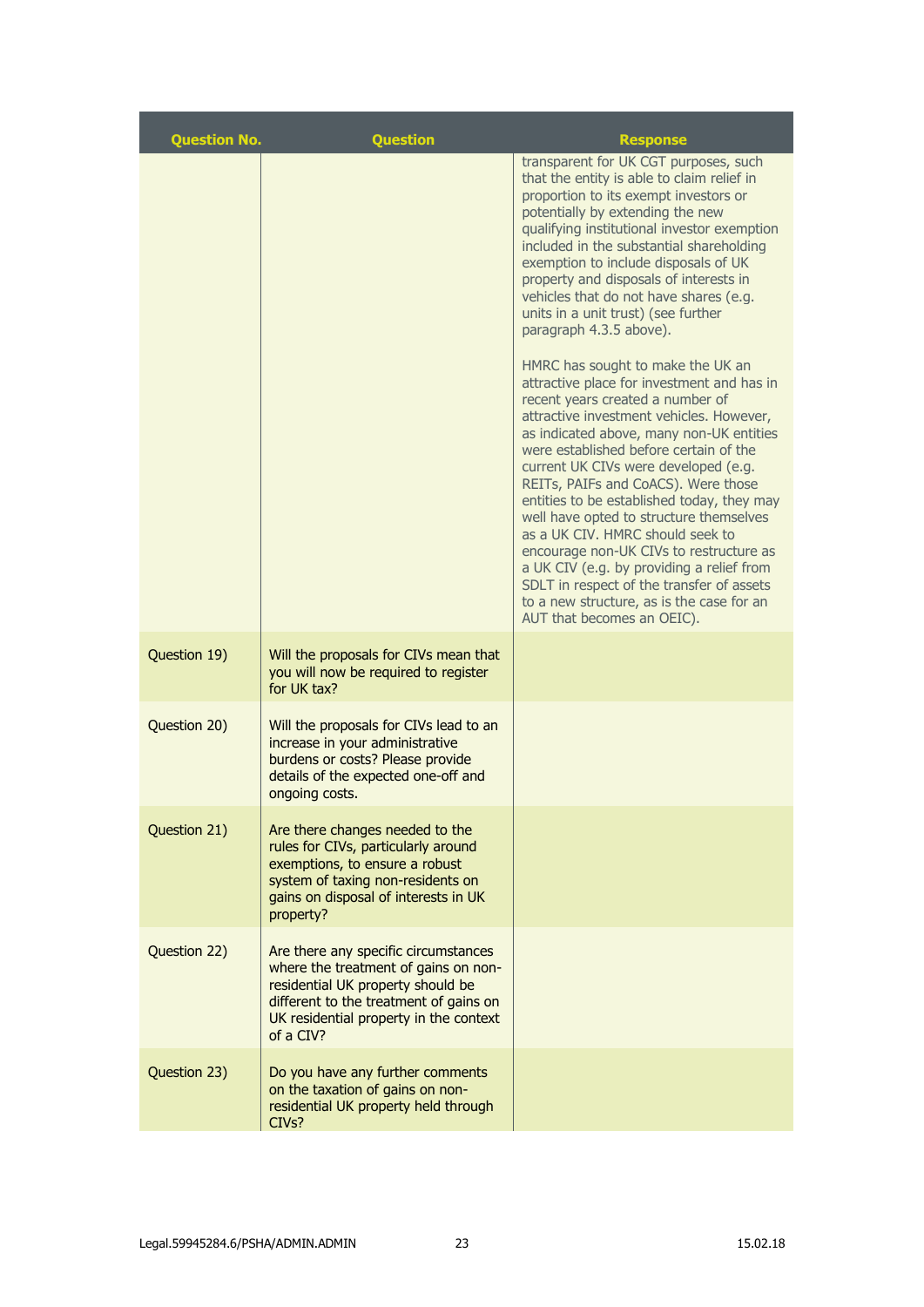**Question No. Question Response**

**Chapter 7 Reporting and compliance**

| Question 24) | Do you foresee any difficulties<br>with the reporting requirements<br>for the seller? | Placing an obligation on advisers to inform<br>HMRC of transactions undertaken by their<br>clients would cause advisers issues in<br>terms of the confidentiality of their clients'<br>information and create considerable<br>uncertainty where the advisers do not<br>have full information about their clients'<br>affairs and the history of the entity in<br>question in which their clients may have<br>only ever have held a minority interest.<br>In respect of direct disposals, we consider<br>that the current SDLT rules provide a<br>helpful comparison in respect of reporting.<br>The majority of purchasers would request<br>that their UK advisers assist them with<br>satisfying their reporting requirements but<br>the obligation itself remains the sole<br>responsibility of the client. We consider<br>that this is a logical position because an<br>adviser is by its very nature not able to<br>compel its client to act in a particular<br>manner (e.g. to dictate the basis on which<br>its client wishes to undertake its<br>compliance obligations). In respect of<br>direct taxes (as compared to SDLT), this<br>is still more relevant because an adviser is<br>unlikely to be in possession of all of the<br>information necessary to be able to<br>accurately calculate the amount of tax<br>that is due (e.g. detailed information as to<br>historic deductible expenditure and the<br>availability of any reliefs).<br>In respect of indirect disposals, advisers<br>would be unlikely to be in possession of<br>information that would be necessary to<br>establish whether the transaction should<br>be subject to tax in the first place (e.g. as<br>to the relative value of property owned by<br>an entity and the percentage shareholding<br>that the vendor and/or connected entities<br>would have held in the previous 5 years)<br>and would be reliant on its client to<br>provide such information in any event. In<br>addition, professional advisers should not<br>be expected to independently verify<br>information provided to them by their<br>clients. |
|--------------|---------------------------------------------------------------------------------------|------------------------------------------------------------------------------------------------------------------------------------------------------------------------------------------------------------------------------------------------------------------------------------------------------------------------------------------------------------------------------------------------------------------------------------------------------------------------------------------------------------------------------------------------------------------------------------------------------------------------------------------------------------------------------------------------------------------------------------------------------------------------------------------------------------------------------------------------------------------------------------------------------------------------------------------------------------------------------------------------------------------------------------------------------------------------------------------------------------------------------------------------------------------------------------------------------------------------------------------------------------------------------------------------------------------------------------------------------------------------------------------------------------------------------------------------------------------------------------------------------------------------------------------------------------------------------------------------------------------------------------------------------------------------------------------------------------------------------------------------------------------------------------------------------------------------------------------------------------------------------------------------------------------------------------------------------------------------------------------------------------------------------------------------------------------------------------------------------------|
| Question 25) | Do you foresee any difficulties<br>with the charge on the UK group<br>company?        | No specific difficulties in addition to those<br>with existing rules.                                                                                                                                                                                                                                                                                                                                                                                                                                                                                                                                                                                                                                                                                                                                                                                                                                                                                                                                                                                                                                                                                                                                                                                                                                                                                                                                                                                                                                                                                                                                                                                                                                                                                                                                                                                                                                                                                                                                                                                                                                      |
| Question 26) | Do you agree with the proposal<br>to use the normal CT Self-                          | In respect of entities that are already<br>registered for UK corporation tax, it would                                                                                                                                                                                                                                                                                                                                                                                                                                                                                                                                                                                                                                                                                                                                                                                                                                                                                                                                                                                                                                                                                                                                                                                                                                                                                                                                                                                                                                                                                                                                                                                                                                                                                                                                                                                                                                                                                                                                                                                                                     |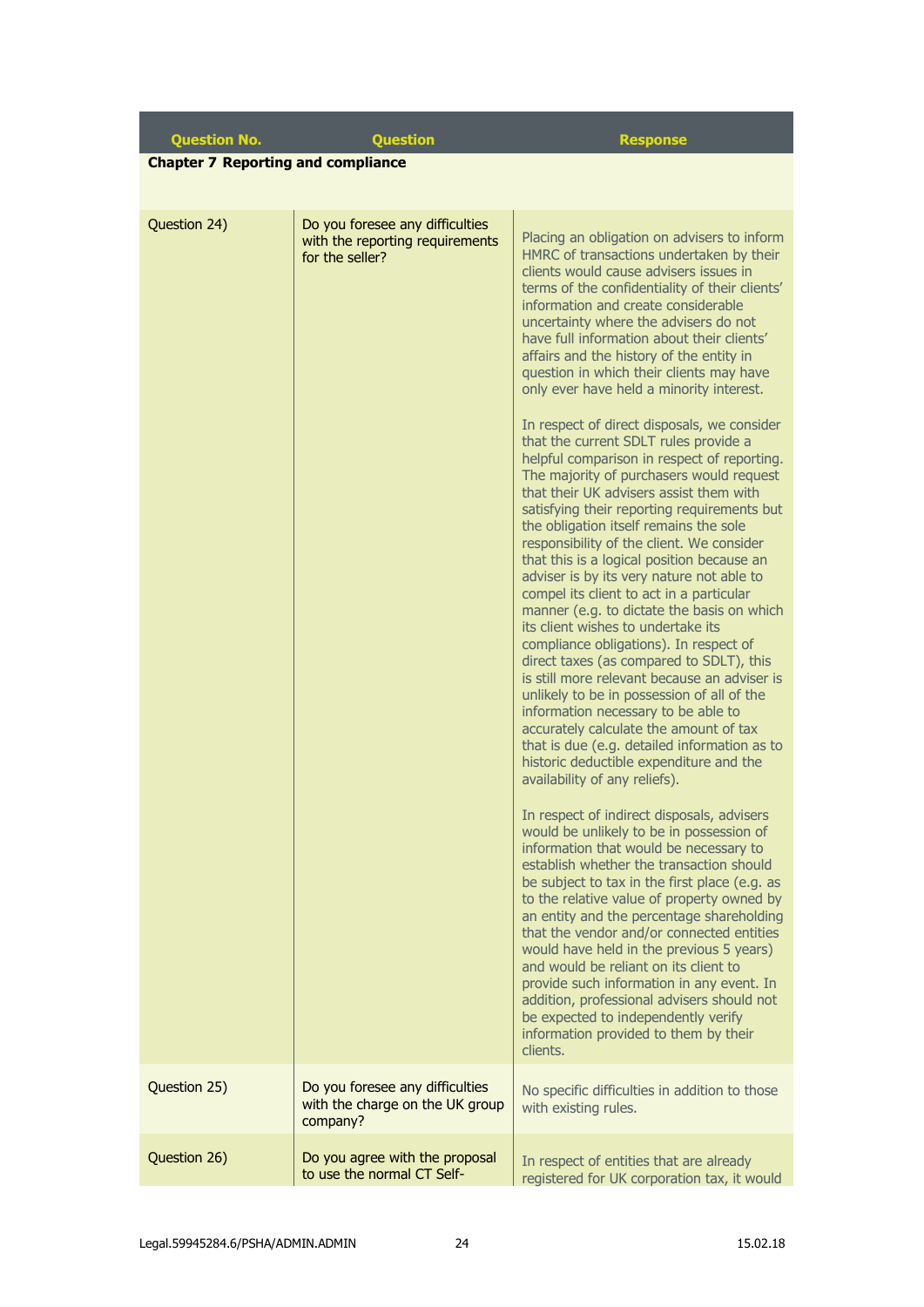| <b>Question No.</b> | <b>Question</b>                                                                                                                                                                                           | <b>Response</b>                                                                                                                                                                                                                                                                                                                                                                                                                                                                                                                                                                                                                                                                                                                                                                                                                                           |
|---------------------|-----------------------------------------------------------------------------------------------------------------------------------------------------------------------------------------------------------|-----------------------------------------------------------------------------------------------------------------------------------------------------------------------------------------------------------------------------------------------------------------------------------------------------------------------------------------------------------------------------------------------------------------------------------------------------------------------------------------------------------------------------------------------------------------------------------------------------------------------------------------------------------------------------------------------------------------------------------------------------------------------------------------------------------------------------------------------------------|
|                     | <b>Assessment framework?</b>                                                                                                                                                                              | be logical to use the existing system in<br>order to report and pay tax.                                                                                                                                                                                                                                                                                                                                                                                                                                                                                                                                                                                                                                                                                                                                                                                  |
|                     |                                                                                                                                                                                                           | We assume that an entity that is not<br>within the charge to UK corporation tax<br>(e.g. if it does not itself directly own UK<br>property) would be required to submit a<br>return notifying HMRC of the disposal.<br>However, given the potential size and<br>complexity of disposals, the final<br>calculation of the amount of tax due<br>should not be required until the tax is due<br>in accordance with the self-assessment<br>regime.<br>In respect of an indirect disposal, it is<br>quite possible that the entity making the<br>disposal would not have any other UK tax<br>obligations and it would seem                                                                                                                                                                                                                                     |
|                     |                                                                                                                                                                                                           | unnecessary to have to register for CT<br>self-assessment for a single disposal.<br>HMRC should consider whether a self-<br>assessment filing could be made without<br>the need to register for corporation tax.                                                                                                                                                                                                                                                                                                                                                                                                                                                                                                                                                                                                                                          |
| Question 27)        | Will the proposed information<br>and reporting requirements lead<br>to an increase in your<br>administrative burdens or costs?<br>Please provide details of the<br>expected one-off and ongoing<br>costs. | The third-party reporting requirements<br>cited in paragraph 7.13 of the<br>Consultation would be problematic for UK<br>advisers. Any disposal of a UK property or<br>a vehicle that may own UK property<br>"could" potentially fall within these rules.<br>Advisers would be reliant on information<br>provided to them by their clients in order<br>to establish whether a transaction is<br>potentially chargeable or not. Advisers<br>should not be placed under an obligation<br>to verify information provided by their<br>clients in order to establish whether they<br>should inform HMRC of the potential for a<br>transaction to be subject to charge under<br>these rules.                                                                                                                                                                     |
|                     |                                                                                                                                                                                                           | It is often the case that advisers may only<br>deal with a limited part of a transaction<br>(e.g. producing a report on title to UK<br>property) and may not be involved in the<br>actual sale of the entity being disposed of<br>or informed of the conclusion of the<br>transaction either at all or until sometime<br>later. The adviser may only be reporting<br>to the entity itself without any relationship<br>with the owners of the entity or reporting<br>to funders of the underlying property. In<br>these circumstances, advisers would<br>simply not have sufficient knowledge to<br>be able to provide relevant information to<br>HMRC. This would create a risk that<br>advisers might consider making<br>"protective disclosures" in respect of<br>every transaction, so as to ensure that<br>their reporting obligations are satisfied. |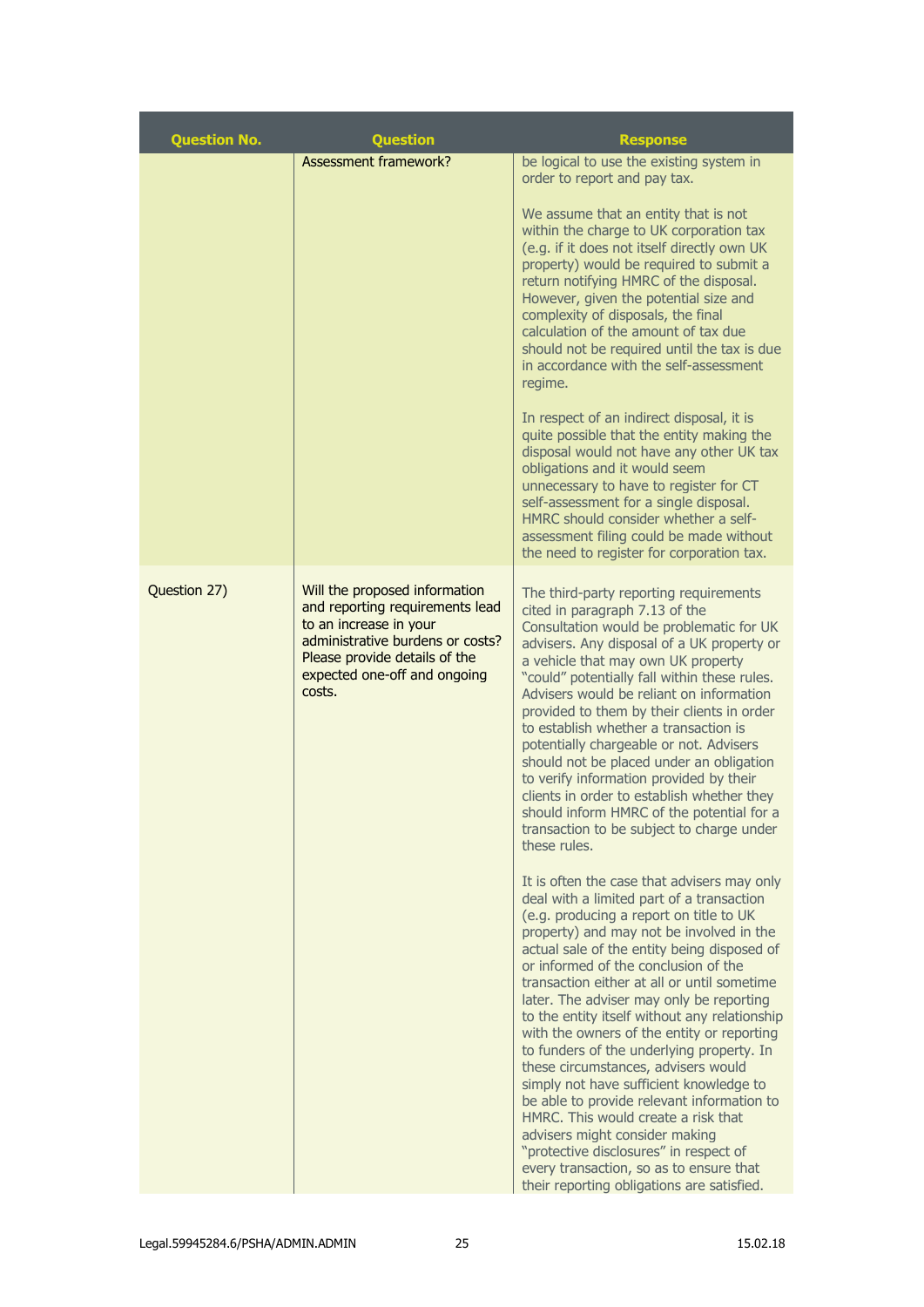| <b>Question No.</b> | <b>Question</b>                                                                                                                                                                                                                                                                                                      | <b>Response</b>                                                                                                                                                                                                                                                                                                                                                                                                                                                                                                                                                                                                                                                                                                                                                                                                                                                                                                                                                                                                                                                                                                                                                                                                                                                |
|---------------------|----------------------------------------------------------------------------------------------------------------------------------------------------------------------------------------------------------------------------------------------------------------------------------------------------------------------|----------------------------------------------------------------------------------------------------------------------------------------------------------------------------------------------------------------------------------------------------------------------------------------------------------------------------------------------------------------------------------------------------------------------------------------------------------------------------------------------------------------------------------------------------------------------------------------------------------------------------------------------------------------------------------------------------------------------------------------------------------------------------------------------------------------------------------------------------------------------------------------------------------------------------------------------------------------------------------------------------------------------------------------------------------------------------------------------------------------------------------------------------------------------------------------------------------------------------------------------------------------|
|                     |                                                                                                                                                                                                                                                                                                                      | Needless to say, that situation would be<br>very unlikely to provide HMRC with<br>meaningful information and would likely<br>create a significant administrative burden<br>for HMRC.                                                                                                                                                                                                                                                                                                                                                                                                                                                                                                                                                                                                                                                                                                                                                                                                                                                                                                                                                                                                                                                                           |
| Question 28)        | For third-party advisors: what is<br>the best way to ensure the<br>proposed information and<br>reporting requirements do not<br>lead to an undue increase in<br>your administrative burdens or<br>costs? Please provide details of<br>likely one-off and ongoing costs<br>in respect of any options or<br>proposals. | The proposal to place a reporting<br>obligation on third party advisers would<br>be problematic. Advisers would not be in<br>possession of sufficient information to be<br>able to know whether any client should be<br>subject to tax in respect of a disposal of<br>an interest in an entity that owns UK<br>property. For example, an adviser would<br>be reliant on its client / its client's other<br>advisers to inform it: (a) of the<br>percentage value of UK property owned<br>by an entity; and (b) whether its<br>shareholding has breached the 25%<br>threshold in the last 5 years (e.g. whether<br>it is connected to any other shareholder).<br>In the event that any reporting obligation<br>is placed on advisers, it should only<br>require the adviser to report a minimum<br>of information (i.e. the fact that the<br>adviser is aware of the existence of a<br>transaction that could, if the relevant<br>conditions were met, be taxable). A<br>requirement to provide additional<br>information would present material issues<br>to advisers in terms of confidentiality<br>opposite its client and accuracy of<br>information provided to HMRC (i.e.<br>advisers will often be unable to verify<br>information provided by clients). |
| Question 29)        | What channels and methods<br>should HMRC use to raise<br>awareness of this change in the<br>law, to ensure that affected<br>non-residents will know that<br>they are impacted?                                                                                                                                       | In respect of direct disposals, it would<br>seem logical to provide for tax payable on<br>any gain on disposal to be taxed under<br>self-assessment alongside the rental<br>income charged under the NRLS.<br>HMRC could also consider sending<br>appropriate information to any non-UK<br>entity that submits an SDLT return in<br>respect of the acquisition of a property,<br>informing them of their obligations on the<br>eventual disposal and potentially to non-<br>UK entities cited on the SDLT return as<br>vendors informing them of their<br>obligations in respect of CGT.<br>In respect of indirect disposals, we<br>assume that HMRC does not currently<br>have direct contact with owners of entities<br>that own UK property. HMRC should be<br>receiving information from or in respect of<br>any entity that beneficially owns UK<br>property under the NRLS and, therefore,                                                                                                                                                                                                                                                                                                                                                               |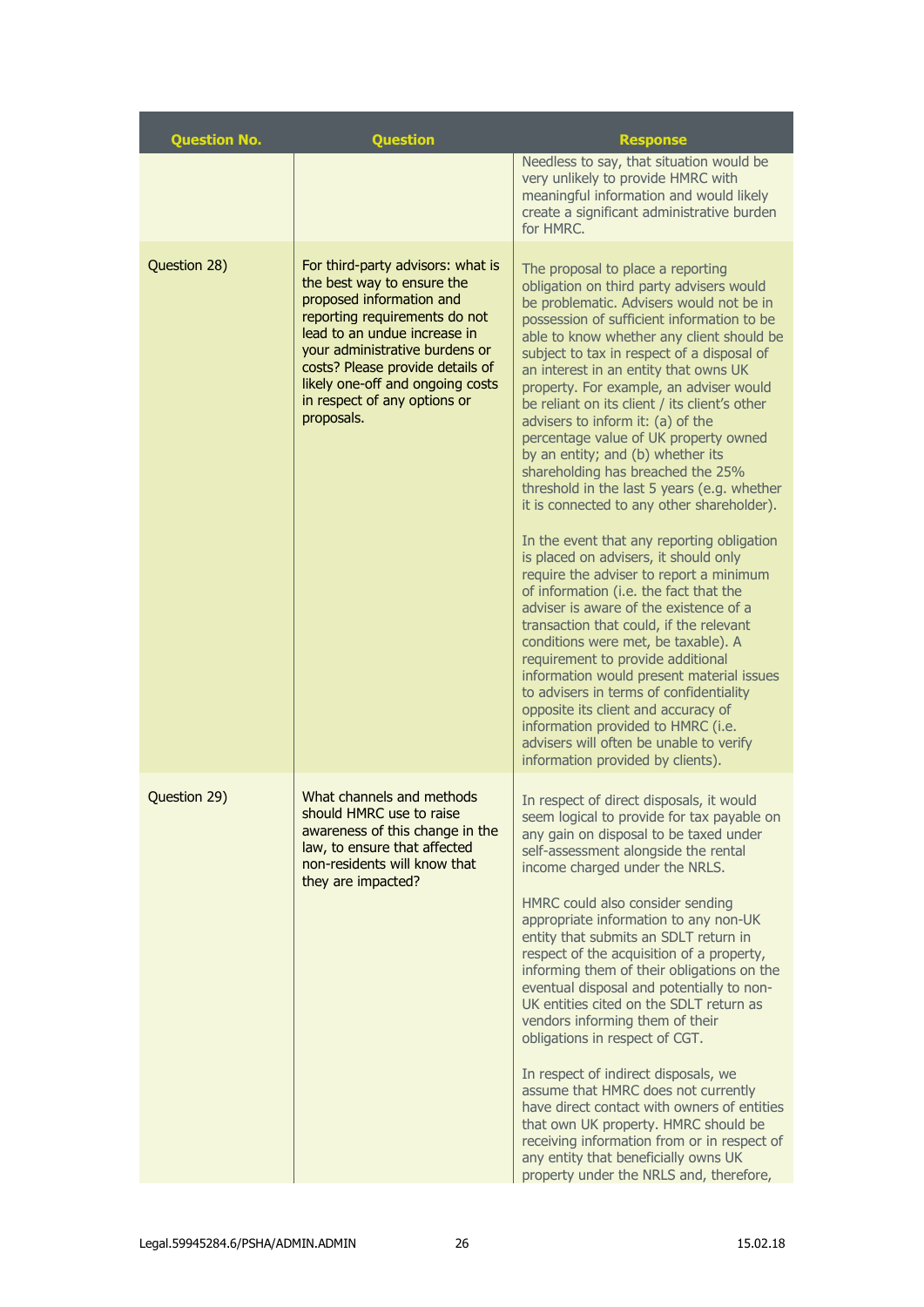| <b>Question No.</b> | <b>Question</b> | <b>Response</b>                                                                                                                                                                                                                                                         |
|---------------------|-----------------|-------------------------------------------------------------------------------------------------------------------------------------------------------------------------------------------------------------------------------------------------------------------------|
|                     |                 | that would seem to be the best way of<br>providing information to owners in respect<br>of indirect disposals. HMRC could consider<br>placing an obligation on an entity that<br>owns UK property to inform HMRC in the<br>event of a qualifying change of<br>ownership. |

© CITY OF LONDON LAW SOCIETY 2018 All rights reserved. This paper has been prepared as part of a consultation process. Its contents should not be taken as legal advice in relation to a particular situation or transaction.